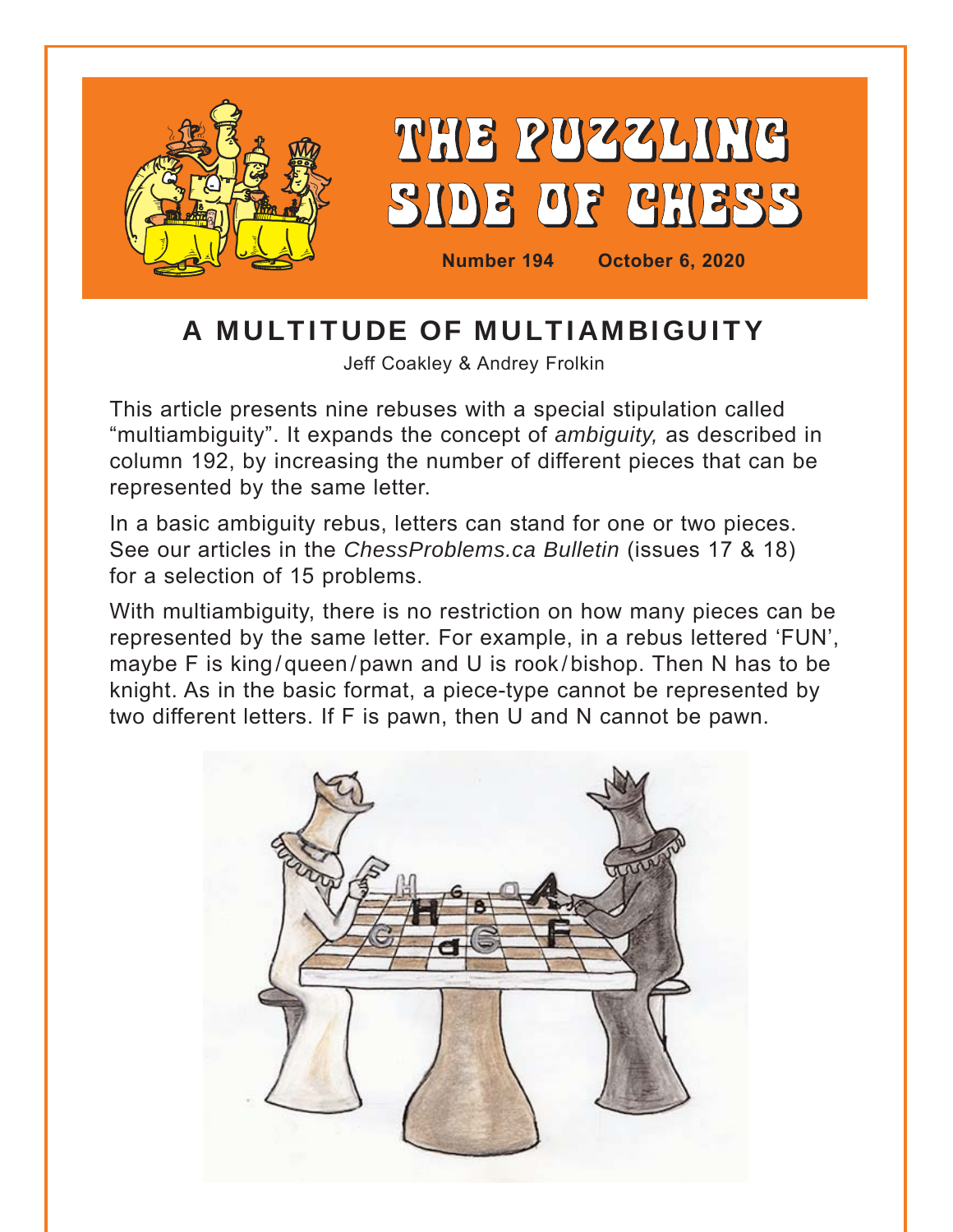<span id="page-1-0"></span>Even the simplest rebuses of this type are quite complex. Solvers will find their powers of deduction pushed to the limit. We hope you enjoy the challenge.

A strange summer behind us, it's time to embrace the fall.



**[Rebus 52](#page-10-0)** "*fall*"

#### *Multiambiguity Rebus*

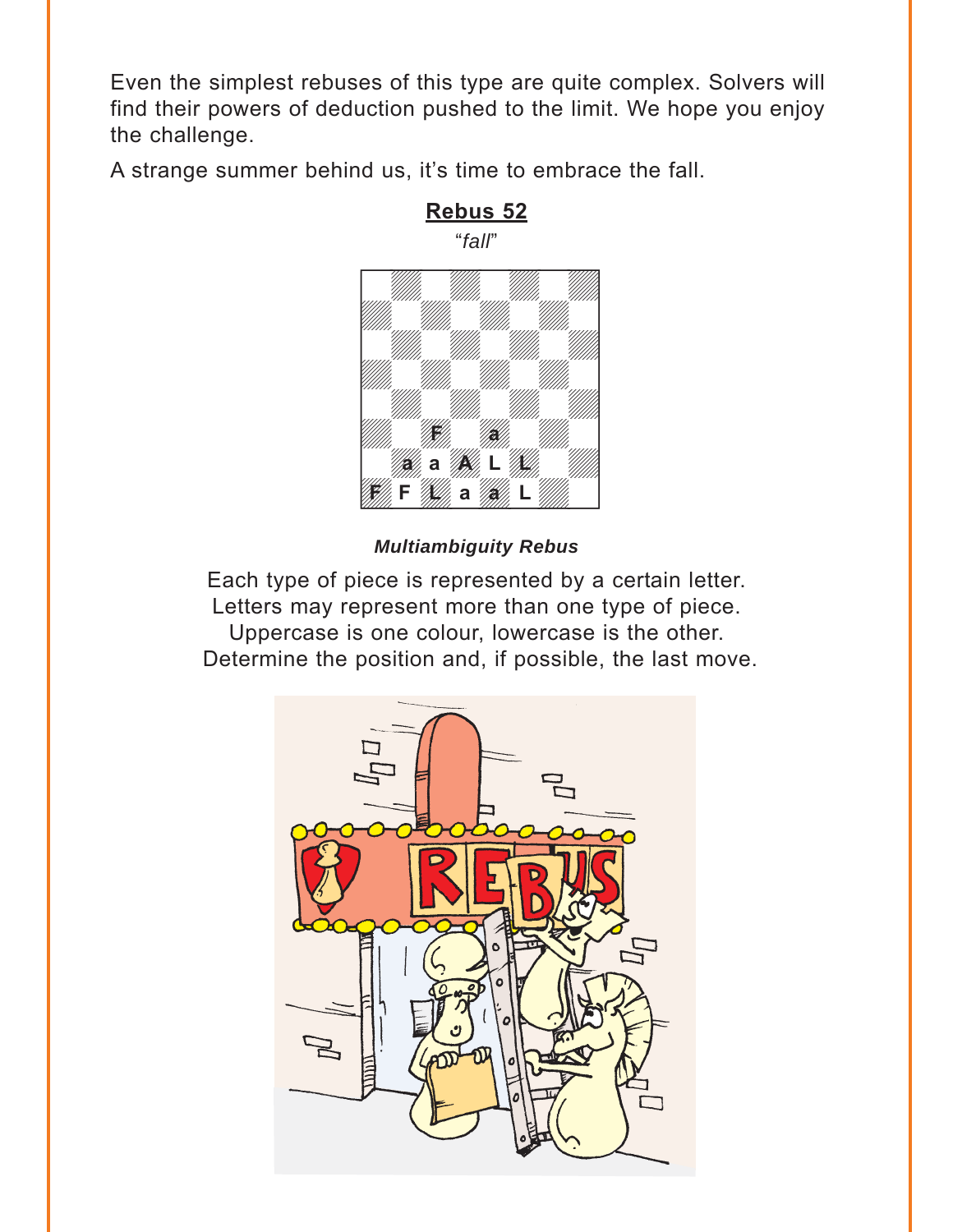<span id="page-2-0"></span>The next position is an approximate twin to the first. L/f1 shifts to a4 and a/c2 morphs to F. We don't have anything to say about alfalfa, other than it is one of the longer words with only three letters.

**[Rebus 53](#page-12-0)**



#### *Multiambiguity Rebus*

Each type of piece is represented by a certain letter. Letters may represent more than one type of piece. Uppercase is one colour, lowercase is the other. Determine the position and, if possible, the last move.

To fill the emptiness of space, these pages include photos of our summer days in Ukraine and Canada. Can you tell which is which?



*Into the Vortex*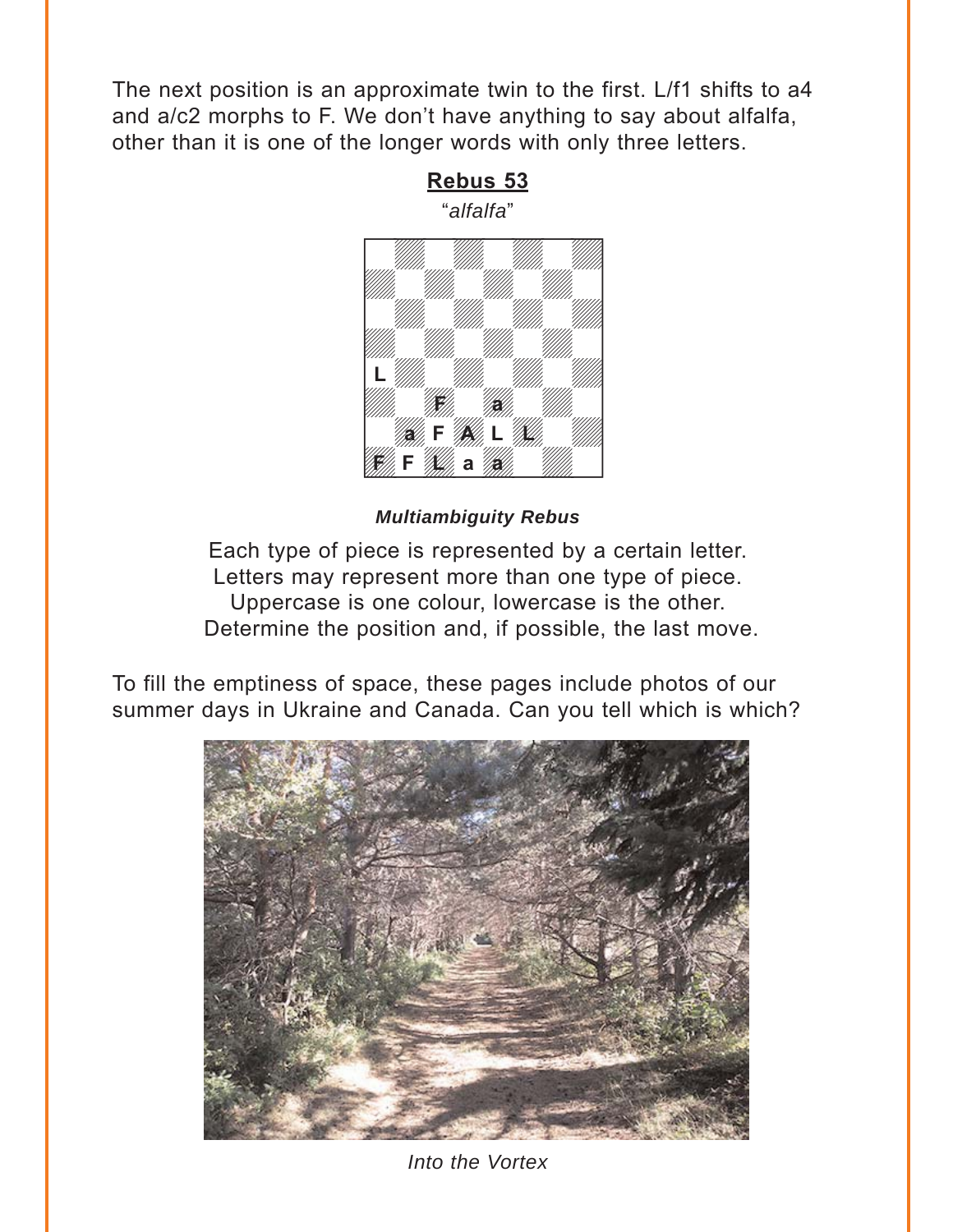<span id="page-3-0"></span>Most multiambiguous rebuses have three letters. The following problem, a mutant of alfalfa, has the maximum of four letters.

If a rebus has 6 letters, then there can be no ambiguity. There are only 6 types of pieces. If a rebus has 5 letters, then only one letter can be ambiguous and it can only stand for 2 pieces, which is not "multi".



# "*falafel*"

**[Rebus 54](#page-14-0)**

#### *Multiambiguity Rebus*  week and the second control of the second control of the second control of the second control of the second control of the second control of the second control of the second control of the second control of the second cont



*Where the Path Leads*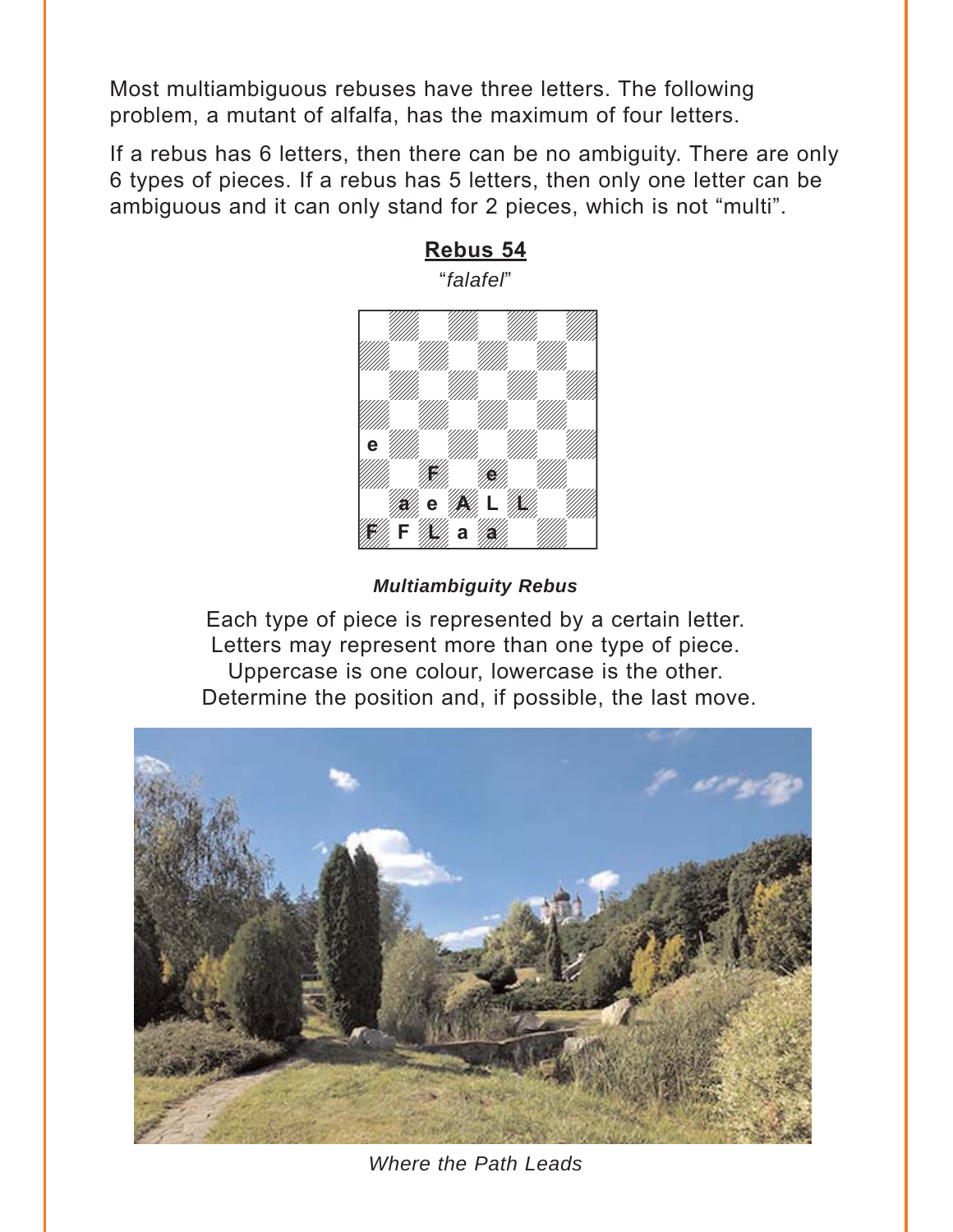<span id="page-4-0"></span>So far the problems have been tactical in nature. Things get more retro now. Please set your clocks to Zulu time.



*Multiambiguity Rebus* 

Each type of piece is represented by a certain letter. Letters may represent more than one type of piece. Uppercase is one colour, lowercase is the other. Determine the position and, if possible, the last move.

*Rebusland Productions* is dedicated to bringing rebuses to wherever you are. Here's one without the chess.

**[Riddle](#page-17-0)**: "*How come U R where U R?*"

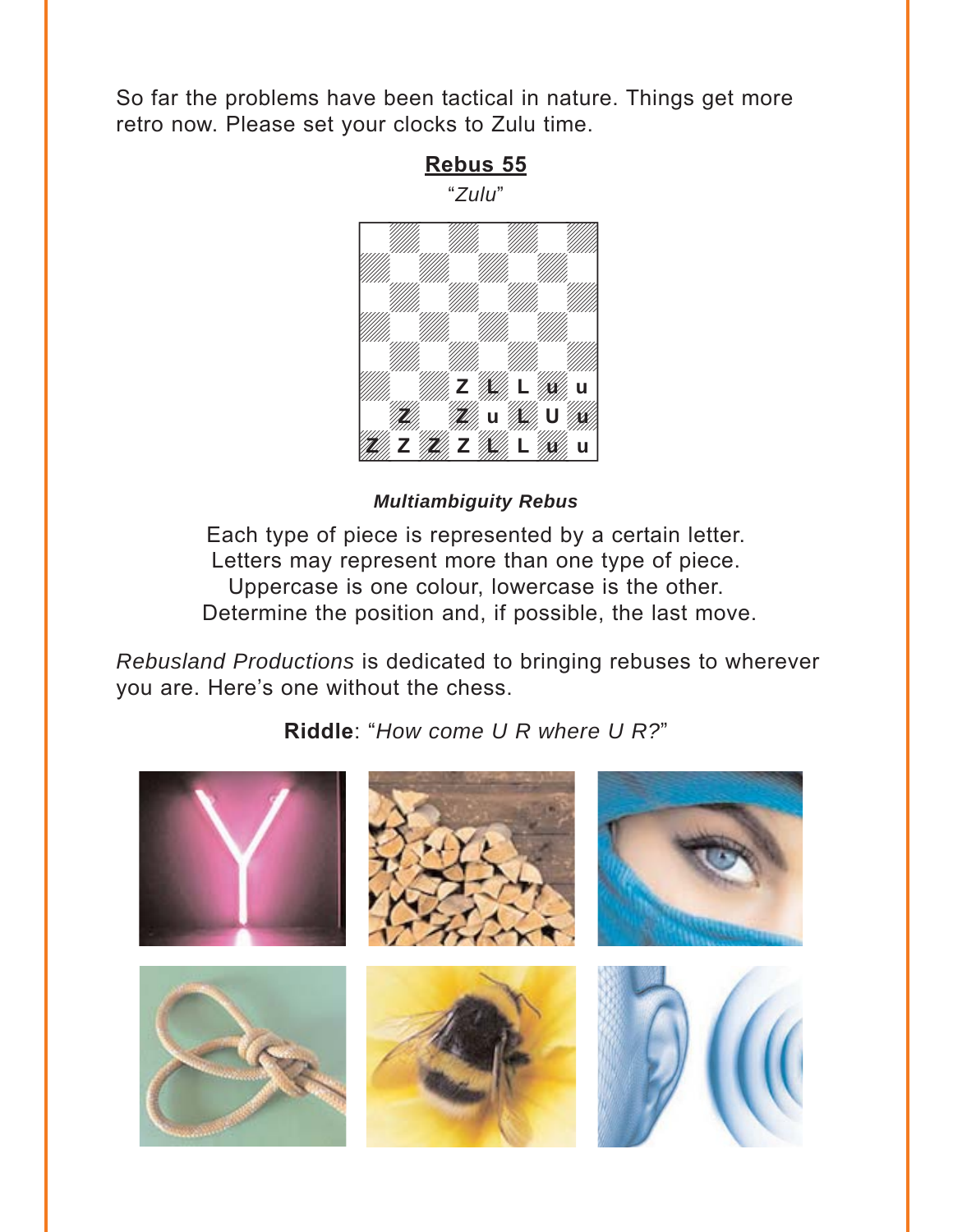<span id="page-5-0"></span>The boards are fuller in the rest of the problems. Bozo, the world's most famous clown, has all 32 pieces. The silly word, of unknown origin, actually predates the clown.



#### *Multiambiguity Rebus*



*In Touch with the Sky*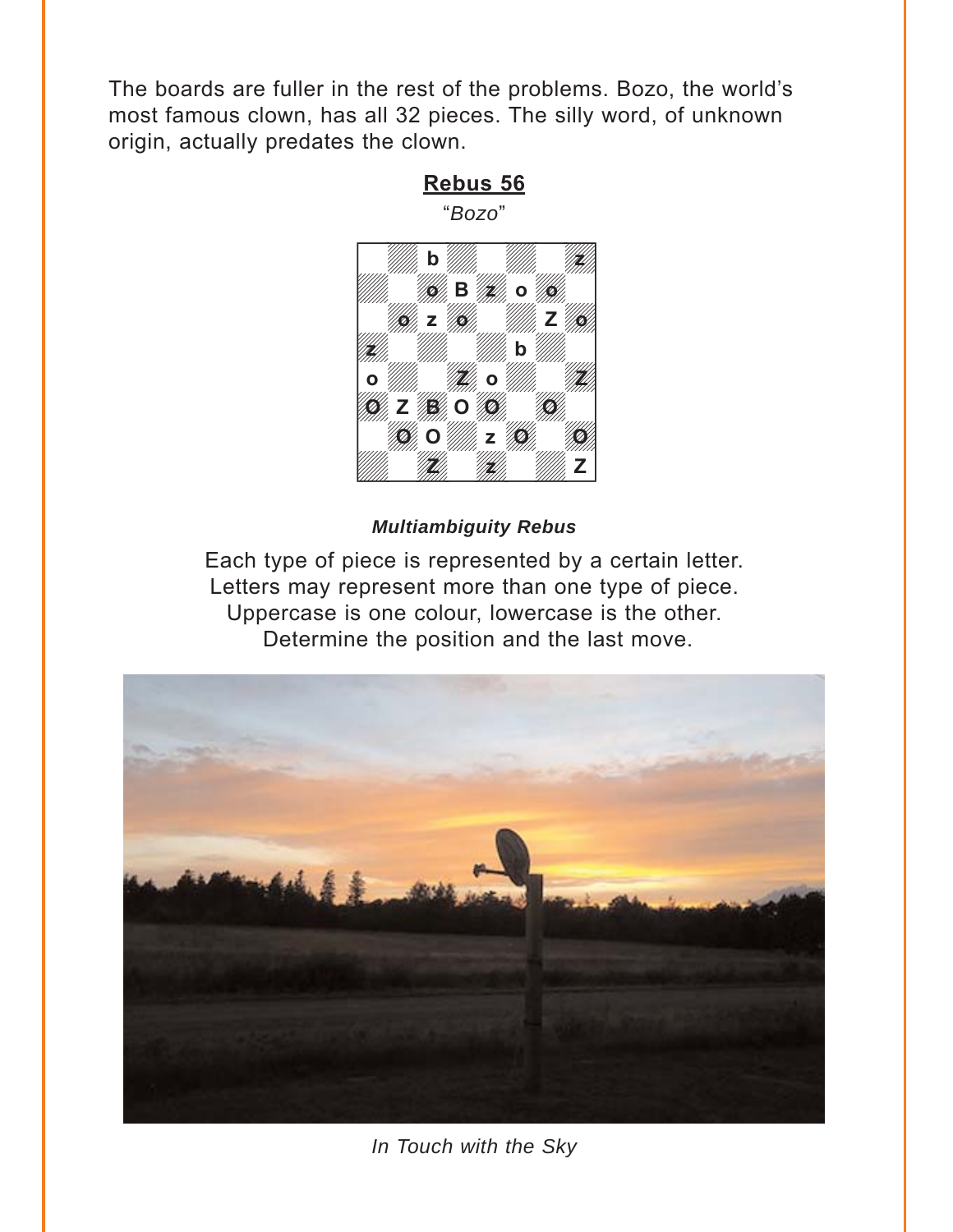<span id="page-6-0"></span>The next three rebuses are especially difficult. Their common thread developed as we reduced the number of pieces in relatively full positions. Red Deer has three letters and 30 pieces. Rather than give any unsolicited clues, we'll just say that solving this problem is good preparation for those that follow.



#### *Multiambiguity Rebus*



*Blue on Blue*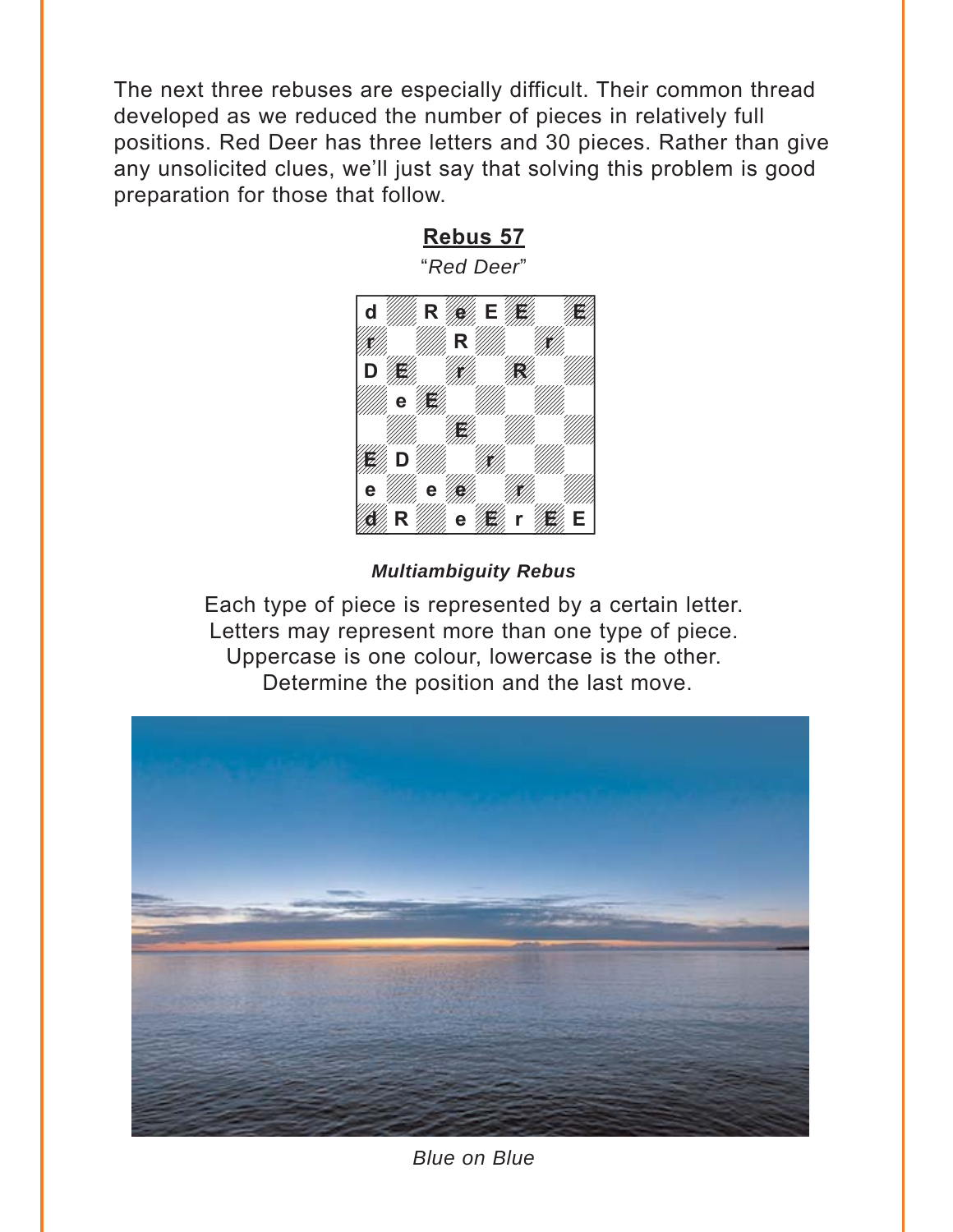<span id="page-7-0"></span>As noted in *Return to Rebusland* (column 192), multiambiguity has proven to be exceptionally productive for the expression of retro concepts. The original idea for rebuses with ambiguous letters came from Nina Omelchuk. Thanks, Nina!



# **[Rebus 58](#page-25-0)** "*Ajax*"

#### *Multiambiguity Rebus*



*Nina Omelchuk*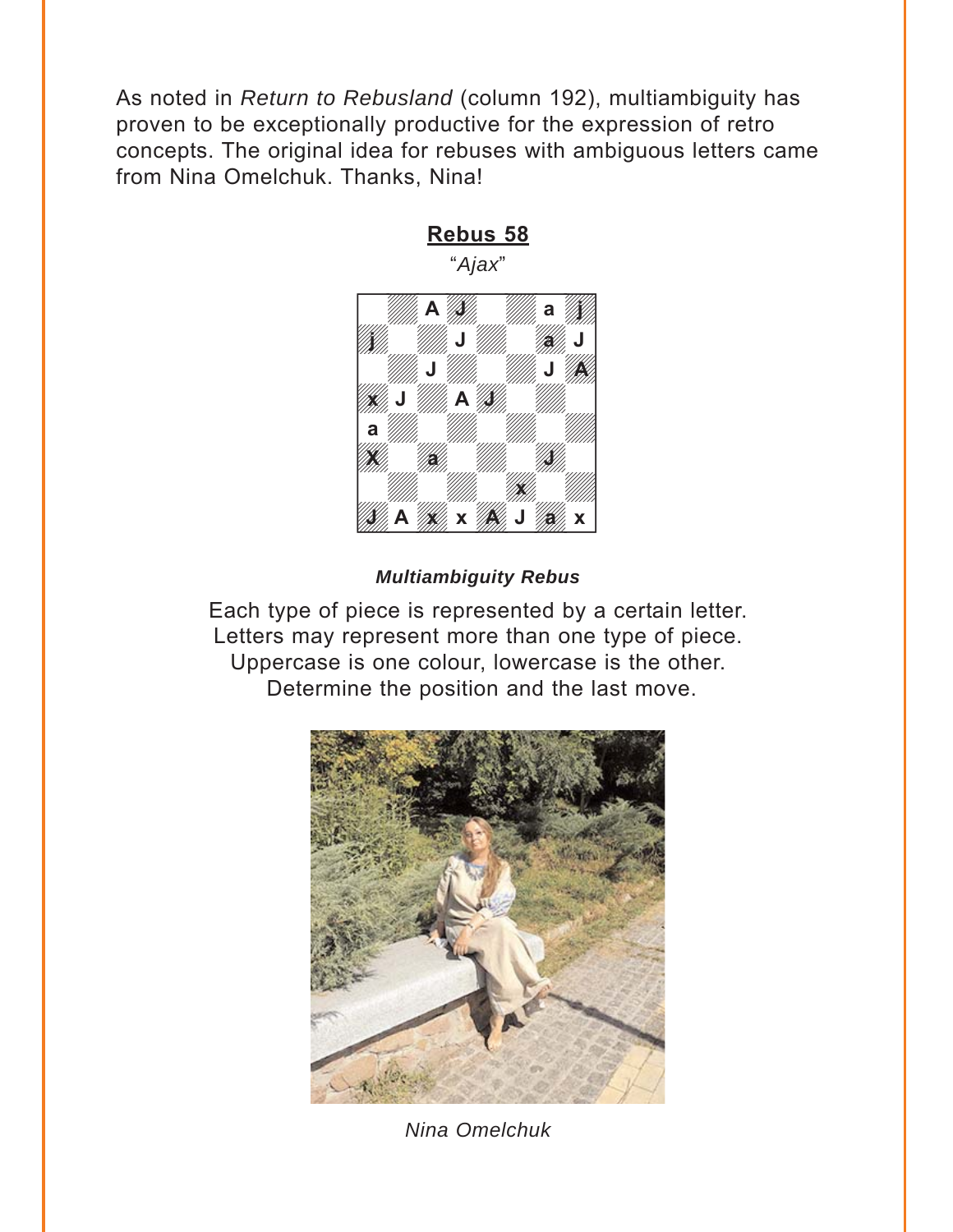<span id="page-8-0"></span>Zorro is perhaps the hardest rebus ever. It might have outfoxed us if we hadn't made it ourselves. The solution is eight pages long. See page 37 for a more colourful presentation of the same problem.

**[Rebus 59](#page-29-0)**



#### *Multiambiguity Rebus*



*Cubism*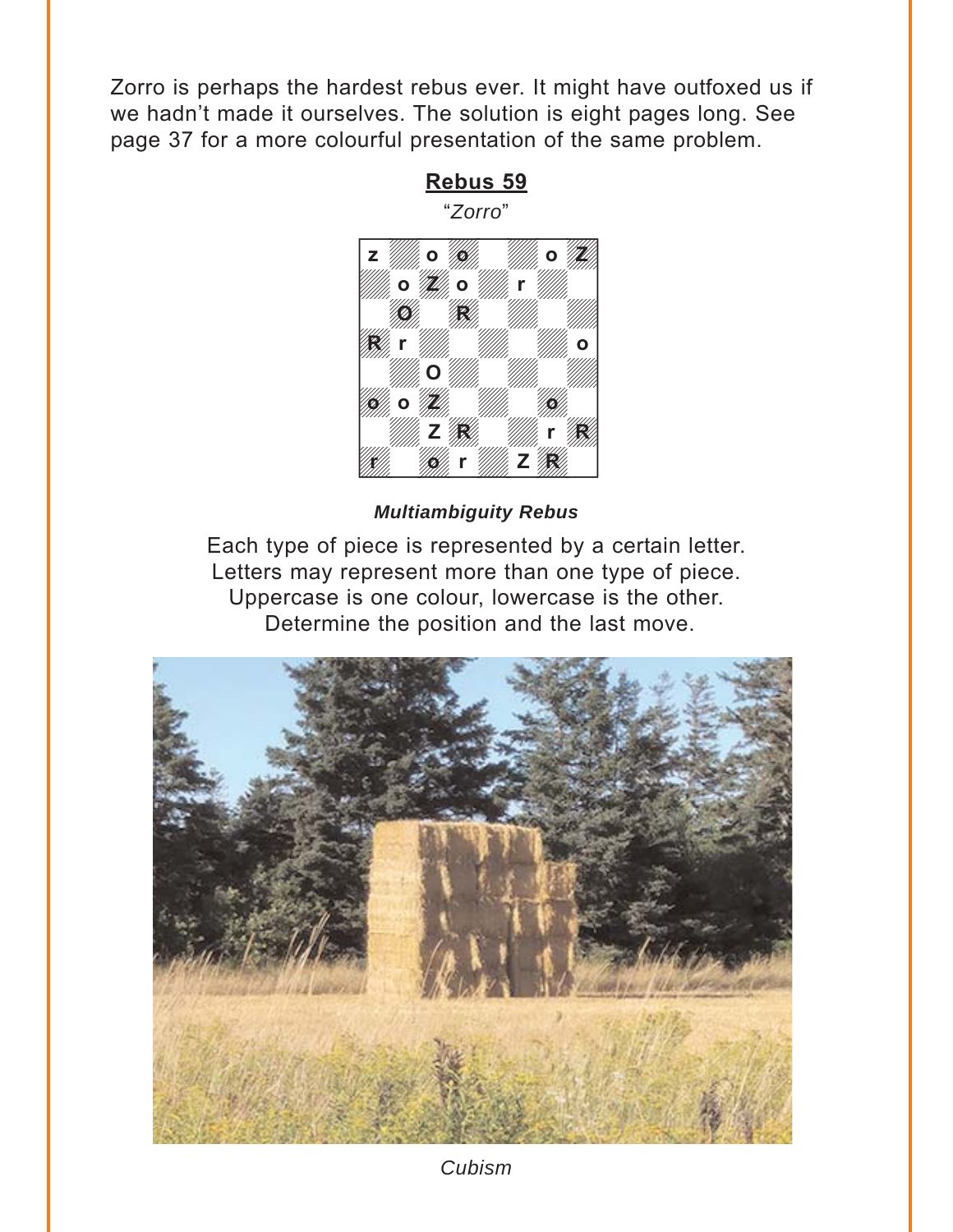<span id="page-9-0"></span>Three is the natural number of letters in a multiambiguous rebus. It provides three ways of dividing the 6 types of pieces: 4-1-1 (alfalfa), 3-2-1 (fall), 2-2-2 (zulu). Our final puzzle shows the curious case where one letter stands for all six types of pieces!

The English consonant G is the king of multiambiguity. It sounds differently in each of these words: go, giant, mirage, night, laugh.



*Multiambiguity Rebus* 

All pieces are represented by the letter G. Uppercase is one colour, lowercase is the other. Determine the position and the last move.

This puzzle can also be presented as a button problem. For a similar more complicated position, see *ChessProblems.ca Bulletin* (issue 16).



And so another rebus article comes to its unambiguous end.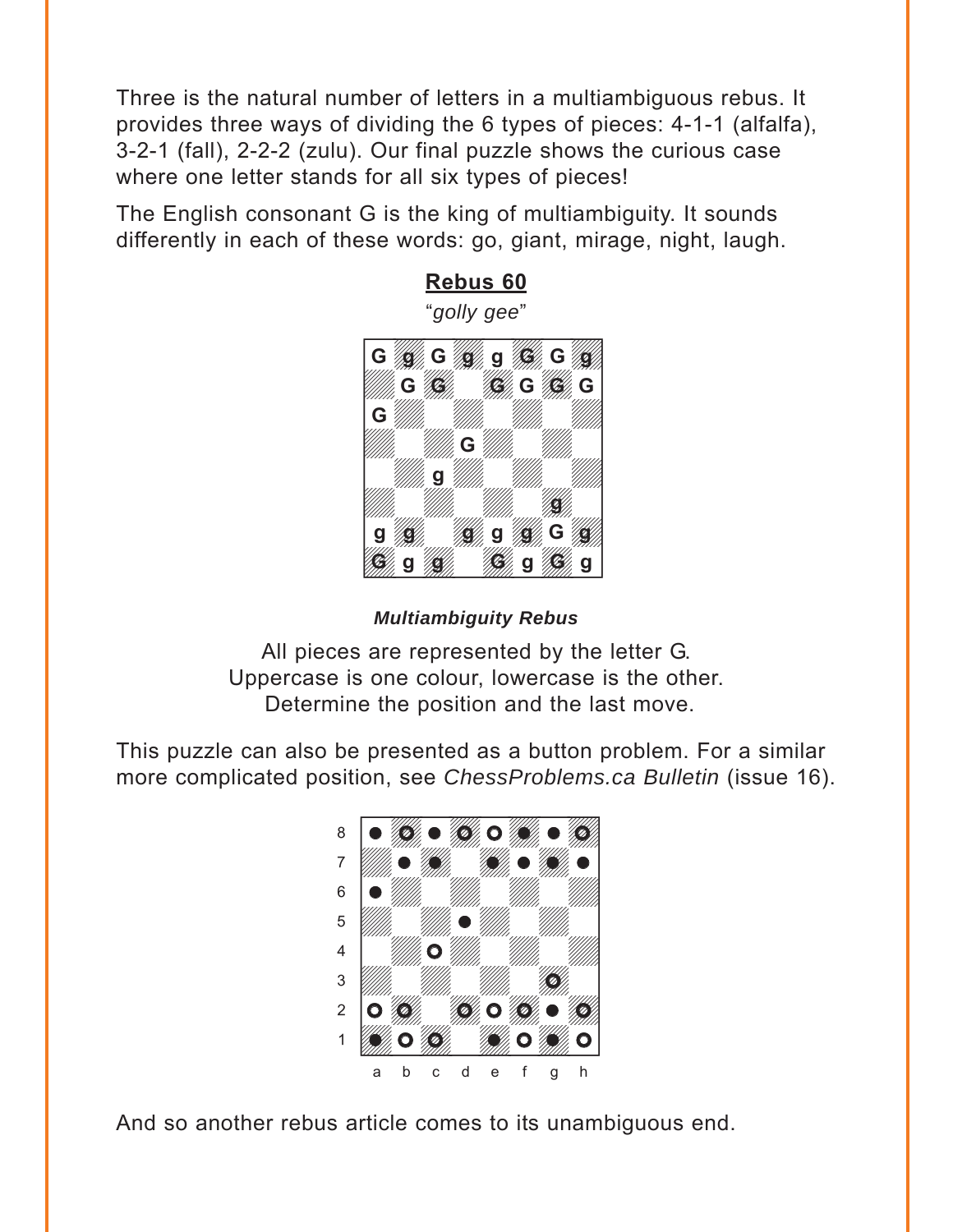# <span id="page-10-0"></span>**SOLUTIONS**

All rebuses are joint compositions by Andrey Frolkin and Jeff Coakley, *Puzzling Side of Chess* (2020).

Solutions are given with *rebus notation*, an abbreviated method of describing logical deductions. See column 133 for more explanation.

**PDF hyperlinks.** You can advance to the solution of any puzzle by clicking on the underlined title above the diagram. To return to the puzzle, click on the title above the solution diagram.

*Archives***.** Past columns are available in the *Puzzling Side* archives.



#### **[Rebus 52](#page-1-0)** "*fall*"

 $F =$ queen bishop pawn

 $A =$ king

 $L =$ rook

caps = white last move: 1.Q>a1+

knight



| A/d2 |
|------|
|      |

**B**  $A = \&$  The one letter with both cases. The only uppercase A is d2.

# $A/b2 = \frac{B}{B}$  Only lowercase A not adjacent to d2.

| $A/e1 \neq \mathcal{Q} \mathcal{Q}$ | Impossible check.    |
|-------------------------------------|----------------------|
| A/e1 $\neq$ $\hat{\mathbb{Z}}$      | On 1st rank.         |
| A/e1 = $(\Xi \&)$                   |                      |
| $L/c1 \neq \mathbb{Z} \mathbb{Q}$   | Impossible check.    |
| L/c1 $\neq$ $\hat{\mathbb{Z}}$      | On 1st rank.         |
| $L/c1 = (\Xi \&)$                   |                      |
| $F \neq \Xi \hat{\varphi}$          | A's and L's are rook |

and knight ( $A/e1$  and  $L/c1$ ).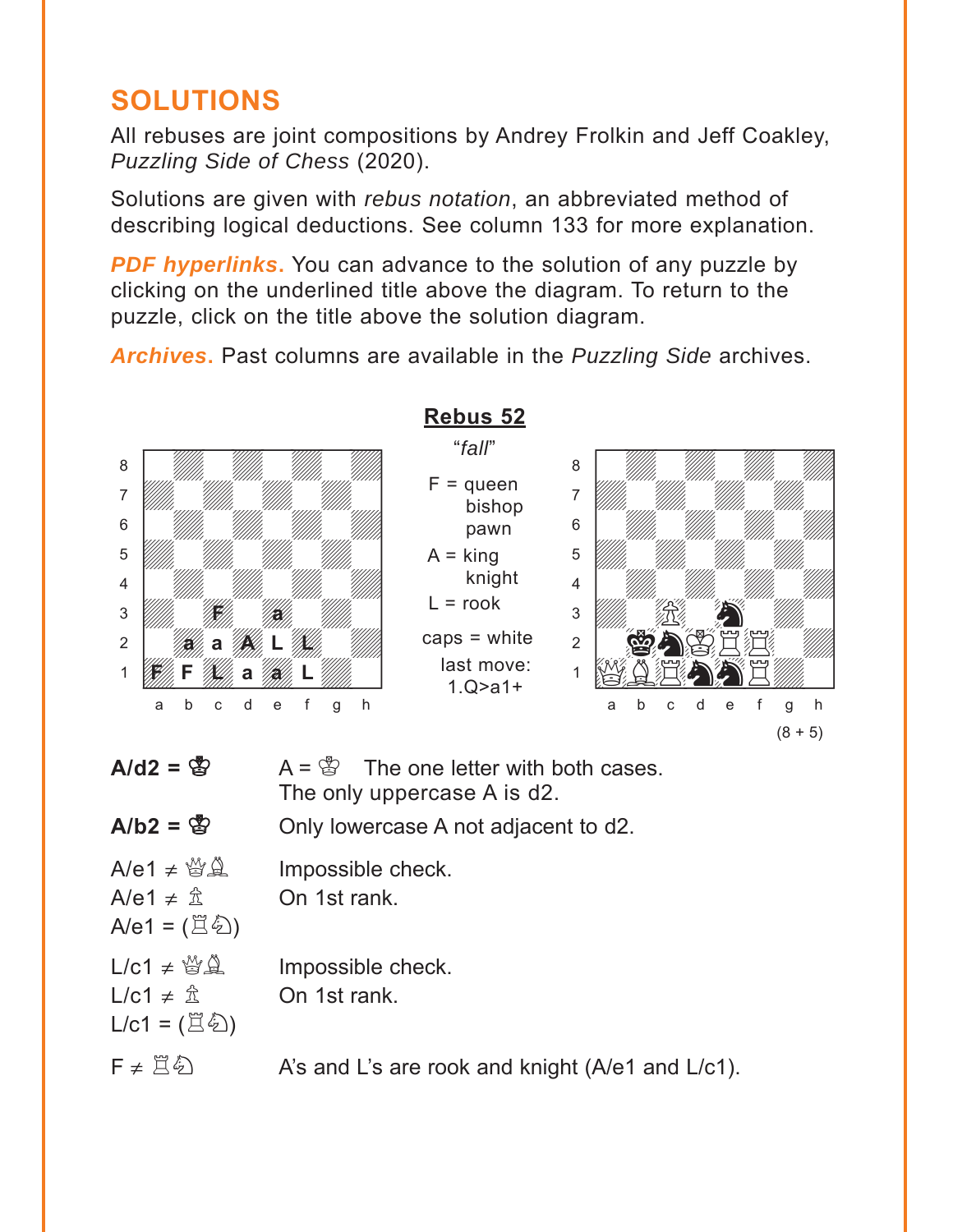

with the set of the set of the set of the set of the set of the set of the set of the set of the set of the set of the set of the set of the set of the set of the set of the set of the set of the set of the set of the set

| $F/a1 \neq \hat{\mathbb{Z}}$        | On 1st rank.                                  |                                                               |
|-------------------------------------|-----------------------------------------------|---------------------------------------------------------------|
| $F/a1 \neq \mathcal{Q}$             | If $F/a1 = \mathbb{Q}$                        | Check.                                                        |
|                                     |                                               | $last move: 1a2-a1=B+ caps = black$                           |
|                                     |                                               | Impossible double check.                                      |
|                                     | $F/c3 = \varnothing$ ?                        | No piece can be assigned to F/c3.                             |
| $F/a1 = \frac{M}{2}$                | Check.                                        |                                                               |
| $F/c3 \neq \mathcal{Q} \mathcal{Q}$ | Impossible double check.                      |                                                               |
| $F/c3 = \hat{\mathbb{Z}}$           |                                               |                                                               |
|                                     |                                               | caps = white If caps = black Impossible double check (a1 c3). |
| last move: $1.Q$ >a1+               | capture.                                      | This move may or may not have been a                          |
| $F/b1 \neq \mathcal{C} \mathcal{L}$ | Impossible double check.                      |                                                               |
| $F/b1 \neq \hat{\mathbb{Z}}$        | On 1st rank.                                  |                                                               |
| $F/b1 = \mathcal{Q}$                |                                               |                                                               |
| $F = \frac{M}{2}$                   | The remaining $AL = (\mathbb{Z} \triangle)$ . |                                                               |
| $A/d1 \neq \Xi$                     | Impossible check.                             |                                                               |
| A/d1 = $\hat{\mathfrak{D}}$         |                                               |                                                               |
| $A = \xi$                           | All remaining A's are knights.                |                                                               |
| $L = \overline{\Xi}$                | All L's are rooks.                            |                                                               |

For an index of our published rebuses and articles since 2016, see the appendix at the end of column 188. Currently 175 problems, counting those in this article. Most are readily accessible online.

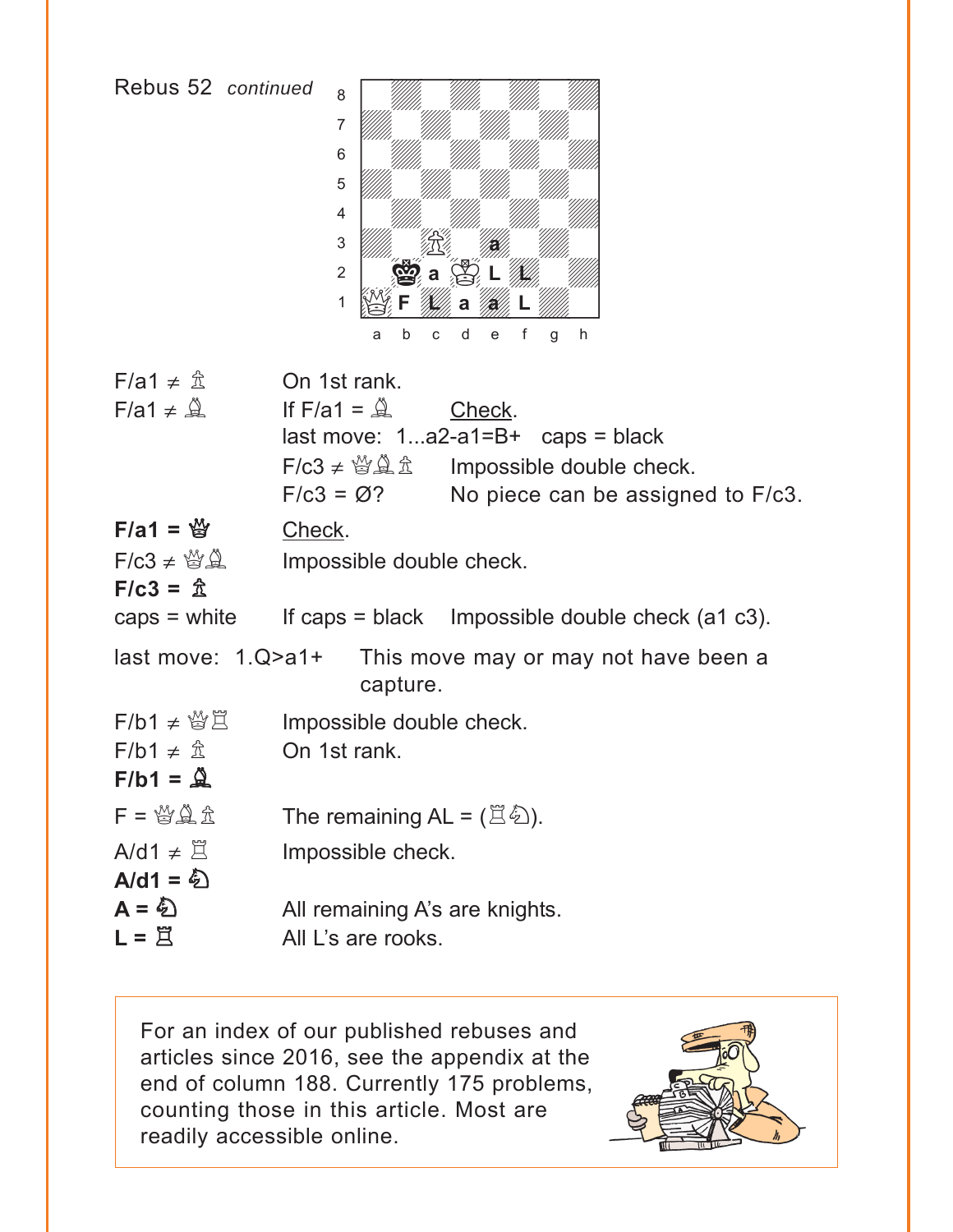# **[Rebus 53](#page-2-0)**

<span id="page-12-0"></span>

"*alfalfa*" F = knight  $A =$  king queen bishop pawn  $L =$  rook caps = black last move: 1.Q>e1+



| $A/b2/d2 = \frac{B}{Q}$ | A is only letter with both cases.      |
|-------------------------|----------------------------------------|
|                         | A/d2 is only uppercase A.              |
|                         | A/b2 is only non-adjacent lowercase A. |
|                         |                                        |

| $L/c1 \neq \mathcal{B} \mathcal{L}$                           | Impossible check.                        |                                       |                                          |
|---------------------------------------------------------------|------------------------------------------|---------------------------------------|------------------------------------------|
| L/c1 $\neq$ $\hat{\mathbb{Z}}$<br>$L/c1 = (\Xi \&)$           | On 1st rank.                             |                                       |                                          |
| $F/a1 \neq \mathbb{Z}$<br>$F/a1 \neq \mathcal{Q} \mathcal{Q}$ | On 1st rank.<br>If $F/a1 = \frac{M}{12}$ | Check.                                |                                          |
|                                                               |                                          | Last move: $1a2-a1=Q+$ or $1a2-a1=B+$ |                                          |
|                                                               | $A$ /e1 $\neq$ $\cong$ $\mathbb Q$       | Impossible double check.              |                                          |
|                                                               | A/e1 $\neq$ $\hat{\mathbb{Z}}$           | On 1st rank.                          |                                          |
|                                                               | A/e1 = $(\mathbb{E}\mathscr{L})$         |                                       |                                          |
|                                                               | $F \neq \Xi \, \hat{\omega}$             |                                       | A's and L's are rook and knight.         |
|                                                               | $F/c3 \neq \mathcal{Q} \mathcal{Q}$      | Impossible double check.              |                                          |
|                                                               | $F/c3 \neq \hat{\mathbb{Z}}$             |                                       | If caps = black Impossible double check. |
|                                                               |                                          |                                       | If caps $=$ white No promotion on a1.    |
|                                                               | $F/c3 = \varnothing$ ?                   |                                       | No piece can be assigned to F/c3.        |
| $F/a1 = (\Xi \&0)$                                            |                                          |                                       |                                          |
| $A \neq \Xi \bar{\omega}$                                     |                                          | F's and L's are rook and knight.      |                                          |
| A/e1 $\neq$ $\mathcal{Q}$                                     | Impossible check.                        |                                       |                                          |
| A/e1 $\neq$ $\hat{\mathbb{Z}}$                                | On 1st rank.                             |                                       |                                          |
| A/e1 = $\mathfrak{G}$                                         | Check.                                   |                                       |                                          |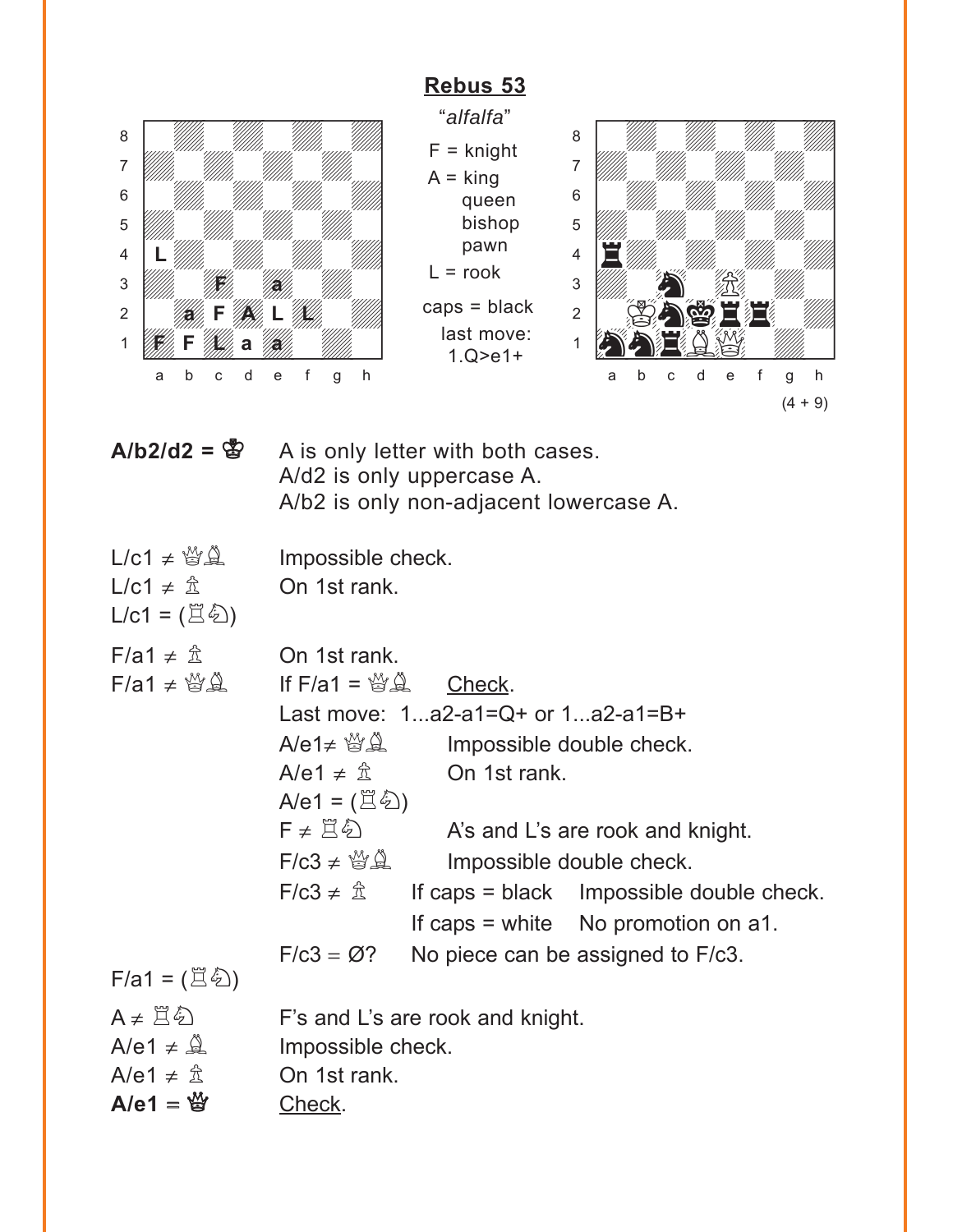Rebus 53 *continued*  $A/d1 \neq \hat{\mathbb{Z}}$  On 1st rank. A/d1  $\neq$  <sup>*M*</sup> Impossible check.  $A$ /d1 =  $\hat{A}$  $A/e3 \neq \frac{160}{16}$  Impossible double check.  $A/e3 = \mathbb{\hat{Z}}$ caps = black If caps = white Impossible double check (e1 e3). last move: 1.Q>e1+  $A = \mathbb{S} \mathbb{S} \mathbb{Q} \mathbb{R}$  That leaves  $\mathbb{Z}$  and  $\mathbb{Z}$  for F and L.  $F/b1 \neq \mathbb{Z}$  Both kings in check.  $F = \sum$  $L = \overline{Z}$ with the set of the set of the set of the set of the set of the set of the set of the set of the set of the set of the set of the set of the set of the set of the set of the set of the set of the set of the set of the set a William William William William àdwdwdwdw]  $\begin{bmatrix} 6 & 1 \end{bmatrix}$  with  $\begin{bmatrix} 1 & 1 \end{bmatrix}$  with  $\begin{bmatrix} 1 & 1 \end{bmatrix}$ **b** William William William Company and the Company of the Company of the Company of the Company of the Company of the Company of the Company of the Company of the Company of the Company of the Company of the Company of th  $\frac{4}{\sqrt{2}}$  /  $\frac{1}{\sqrt{2}}$  /  $\frac{1}{\sqrt{2}}$  /  $\frac{1}{\sqrt{2}}$  /  $\frac{1}{\sqrt{2}}$  /  $\frac{1}{\sqrt{2}}$  /  $\frac{1}{\sqrt{2}}$  /  $\frac{1}{\sqrt{2}}$  /  $\frac{1}{\sqrt{2}}$  /  $\frac{1}{\sqrt{2}}$  /  $\frac{1}{\sqrt{2}}$  /  $\frac{1}{\sqrt{2}}$  /  $\frac{1}{\sqrt{2}}$  /  $\frac{1}{\sqrt{2}}$  /  $\frac{1}{\sqrt{2}}$ 3 William Hallen Hallen 2 **ALLANDRE** 1 **Way F Way a Way** a b c d e f g h **L F a F**///, a //**a** 

Three letter rebus with one letter representing four pieces.

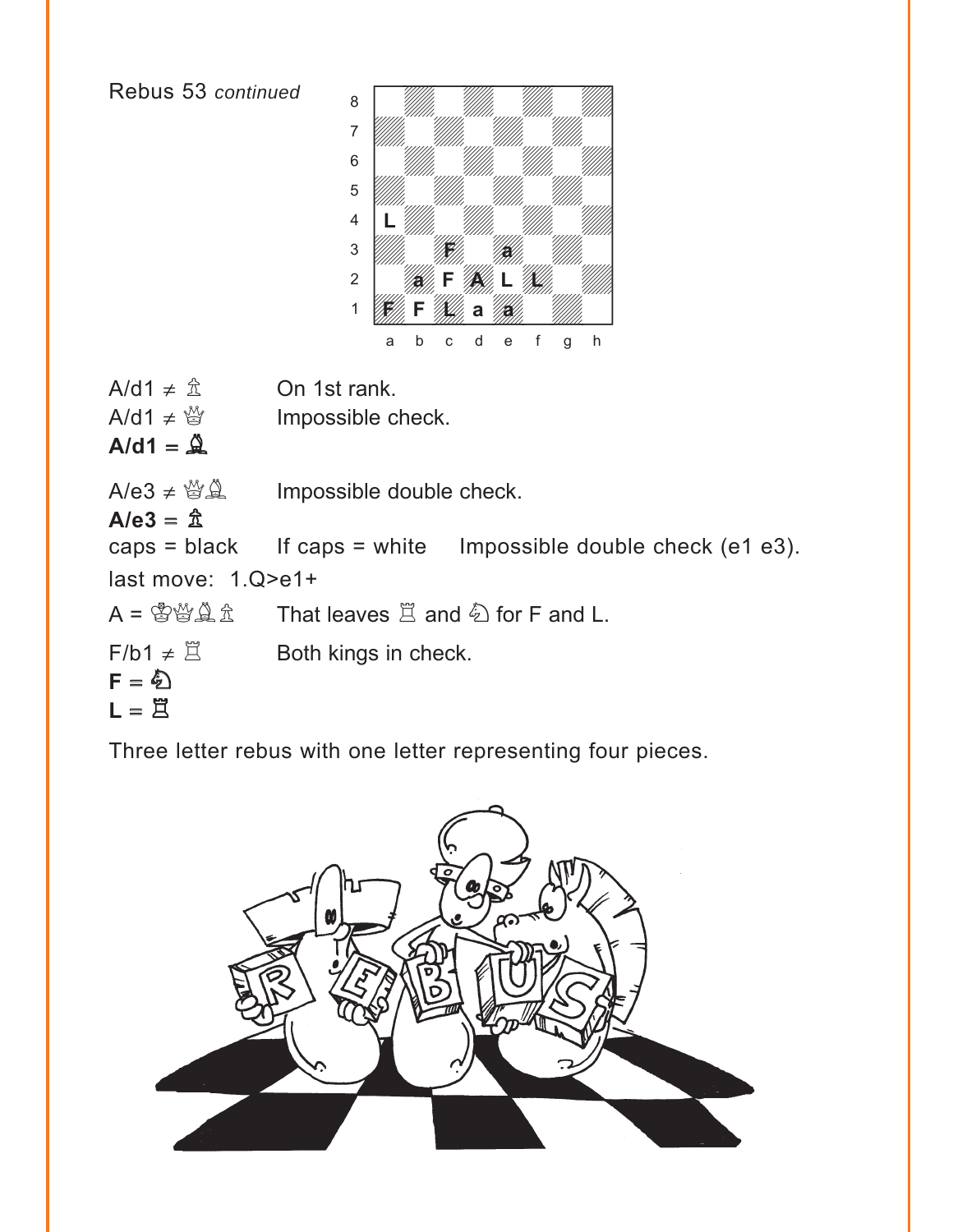# **[Rebus 54](#page-3-0)**

<span id="page-14-0"></span>

The solution is very similar to the previous rebus ("alfalfa"). The same arguments can be used to show the following.

 $A/b2/d2 = \frac{8}{32}$  $L/c1 = (\mathbb{E}\mathbb{E})$  $F/a1 = (\mathbb{E}\mathbb{Z})$  $AE \neq \Xi \hat{\otimes}$  F's and L's are rook and knight.  $A/e1 = \frac{M}{Q}$  Check.  $A/d1 = \mathbf{Q}$ 

Here the solution varies.

 $E = \hat{\mathbb{E}}$  Only choice since  $A = \hat{\mathbb{E}} \hat{\mathbb{E}} \hat{\mathbb{E}}$  and  $FL = (\hat{\mathbb{E}} \hat{\mathbb{E}})$ . caps = black If caps = white Impossible double check (e1 e3). last move: 1.Q>e1+  $F/b1 \neq \mathbb{Z}$  Both kings in check.  $F = \hat{\varphi}$  $L = \n{\overline{R}}$ 

Four letter rebus with one letter representing three pieces.

# **Is there a falafel sandwich on the menu?**

*Falafels are made from mashed chick peas and spices, which are rolled into balls, deep fried, and served on pita bread with tomatoes, lettuce, and tahini (sesame sauce) or tzatziki (yogurt, cucumber, and garlic).*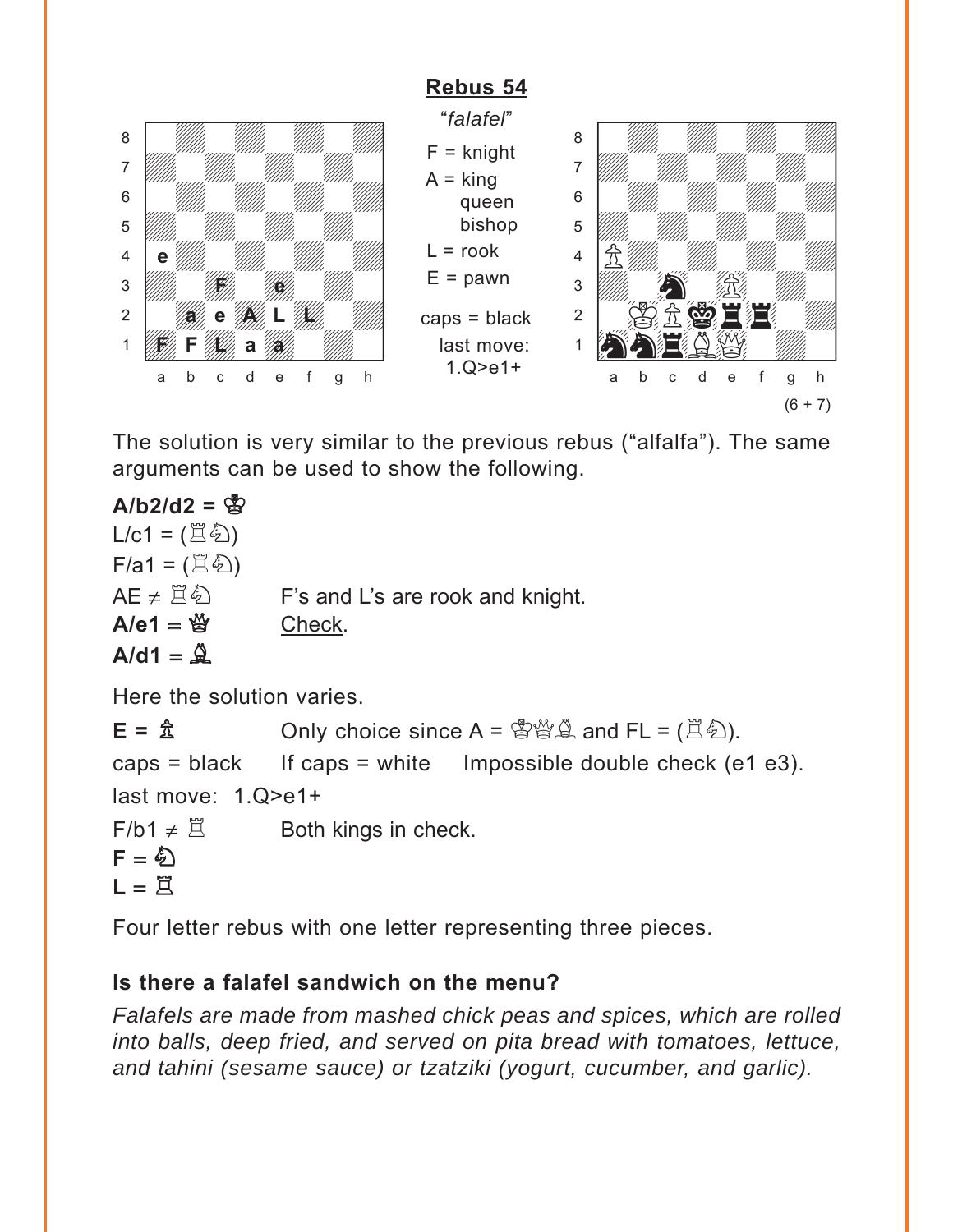<span id="page-15-0"></span>

|                                                                                                                    | Rebus 55                                                                                                                                                                                                        |
|--------------------------------------------------------------------------------------------------------------------|-----------------------------------------------------------------------------------------------------------------------------------------------------------------------------------------------------------------|
| 8<br>7<br>6<br>5<br>4<br>3<br>$\overline{2}$<br>1<br>d<br>b<br>C<br>a                                              | "Zulu"<br>8<br>$Z =$ queen<br>7<br>pawn<br>6<br>$U =$ king<br>5<br>knight<br>4<br>$=$ rook<br>bishop<br>3<br>2<br>caps $=$ white<br>1<br>last move:<br>$1.Q > d1+$<br>d<br>e<br>e<br>b<br>h<br>g<br>h<br>C<br>а |
| $U/g2 = \circledS$<br>$U/e2 = \circledS$                                                                           | $(13 + 6)$<br>$U = \mathbb{S}$<br>The one letter with both cases.<br>The only uppercase U is g2.<br>Only lowercase U not adjacent to g2.                                                                        |
| $U/h1 \neq \mathcal{Q} \mathcal{Q}$<br>U/h1 ≠ $\frac{A}{2}$<br>$U/h1 = (\mathbb{E}\mathbb{Z})$                     | Impossible check.<br>On 1st rank.                                                                                                                                                                               |
| $L/f1 \neq \mathcal{Q} \mathcal{Q}$<br>L/f1 $\neq$ $\hat{\mathbb{Z}}$<br>$L/f1 = (\Xi \&)$                         | Impossible check.<br>On 1st rank.                                                                                                                                                                               |
| $Z \neq \Xi \hat{\otimes}$                                                                                         | L's and U's are rook and knight (L/f1 and U/h1).                                                                                                                                                                |
| $U/g1 \neq \mathcal{C} \mathcal{L}$<br>$U/g1 \neq \hat{\mathbb{Z}}$<br>$U/g1 = (\hat{\mathbb{Q}}\hat{\mathbb{Z}})$ | Impossible check.<br>On 1st rank.                                                                                                                                                                               |
| L/e1 $\neq$ $\frac{M}{D}$<br>L/e1 $\neq$ $\hat{\mathbb{Z}}$<br>$L/e1 = (\mathbb{Q}\sqrt[2]{2})$                    | Impossible check.<br>On 1st rank.                                                                                                                                                                               |
| $Z \neq \mathcal{Q}$<br>$Z/d1 \neq \hat{\mathbb{Z}}$<br>$Z/d1 = \frac{16}{3}$                                      | L's and U's are bishop and knight (L/e1 and U/g1).<br>On 1st rank.<br>Check.                                                                                                                                    |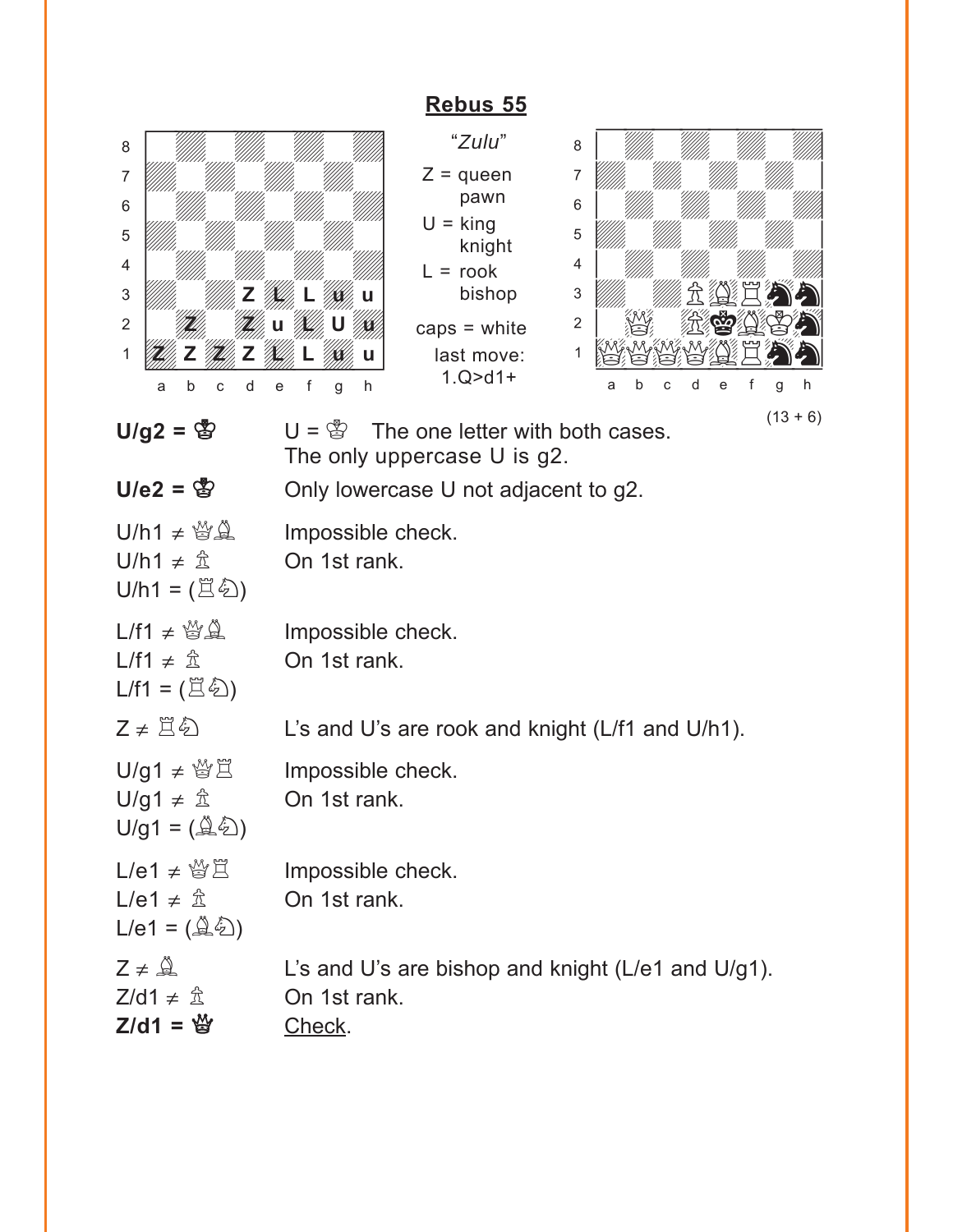| Rebus 55 continued                         |                                                      | 8              |   |  |  |  |   |
|--------------------------------------------|------------------------------------------------------|----------------|---|--|--|--|---|
| $Z/d3 \neq \frac{16}{12}$                  | Impossible double check.                             |                |   |  |  |  |   |
| Z/d3 = 쇼                                   |                                                      | 6              |   |  |  |  |   |
| caps = white                               | If caps $=$ black                                    | 5              |   |  |  |  |   |
|                                            | Impossible double check                              | 4              |   |  |  |  |   |
|                                            | (營d1 <b>金d3</b> ).                                   | 3              |   |  |  |  |   |
|                                            | last move: $1.Q > d1+$ This move may or may          | $\overline{2}$ |   |  |  |  |   |
|                                            | not have been a capture.                             |                |   |  |  |  |   |
| $LU \neq \mathbb{S} \mathbb{Z}$            | Zeds are queen and pawn.                             |                | a |  |  |  | h |
| LU = (耳鼻名)                                 | To avoid an impossible double check, these pieces    |                |   |  |  |  |   |
| $\mathcal{P} = \mathcal{M}_\ell \triangle$ | must be assigned to L and U so that none give check. |                |   |  |  |  |   |

 $Z = \mathbb{Z} \times \mathbb{Z}$ 

**Z/d2 =**  $\hat{\mathbb{Z}}$  **If Z/d2 =**  $\hat{\mathbb{Y}}$ Impossible double check.

 $Z/a1/b1/c1 = \frac{M}{Q}$  On 1st rank.

See diagram at right.

Either L or U stands for two piece types.

If  $L = \bigotimes$  and  $U = \overline{Z} + \underline{Q}$ White has 3 promoted knights, 3 promoted queens, 2 pawns, and either a queen or pawn on b2. This would require 9 white pawns.

If  $L = \mathbb{Q}$  and  $U = \mathbb{Z} + \mathbb{Q}$ Triple check (d1 f1 f3)

If  $L = \square$  and  $U = \triangle + \triangle$ Quadruple check (d1 e1 e3 f2)

Hence L must represent two pieces. U represents only one piece.

- $U \neq \mathbb{Z}$  Both kings in check (d1 g1 g3 h2).
- $U \neq \mathbb{Q}$  Both kings in check (d1 h1 h3).

 $U = \&$  Rook and bishop must be assigned to the L's.

 $L/f1/f3 = \n  $\n **R**$$  $L/e1/e3/f2 = \frac{6}{2}$ 

See diagram next page.





*caps = white*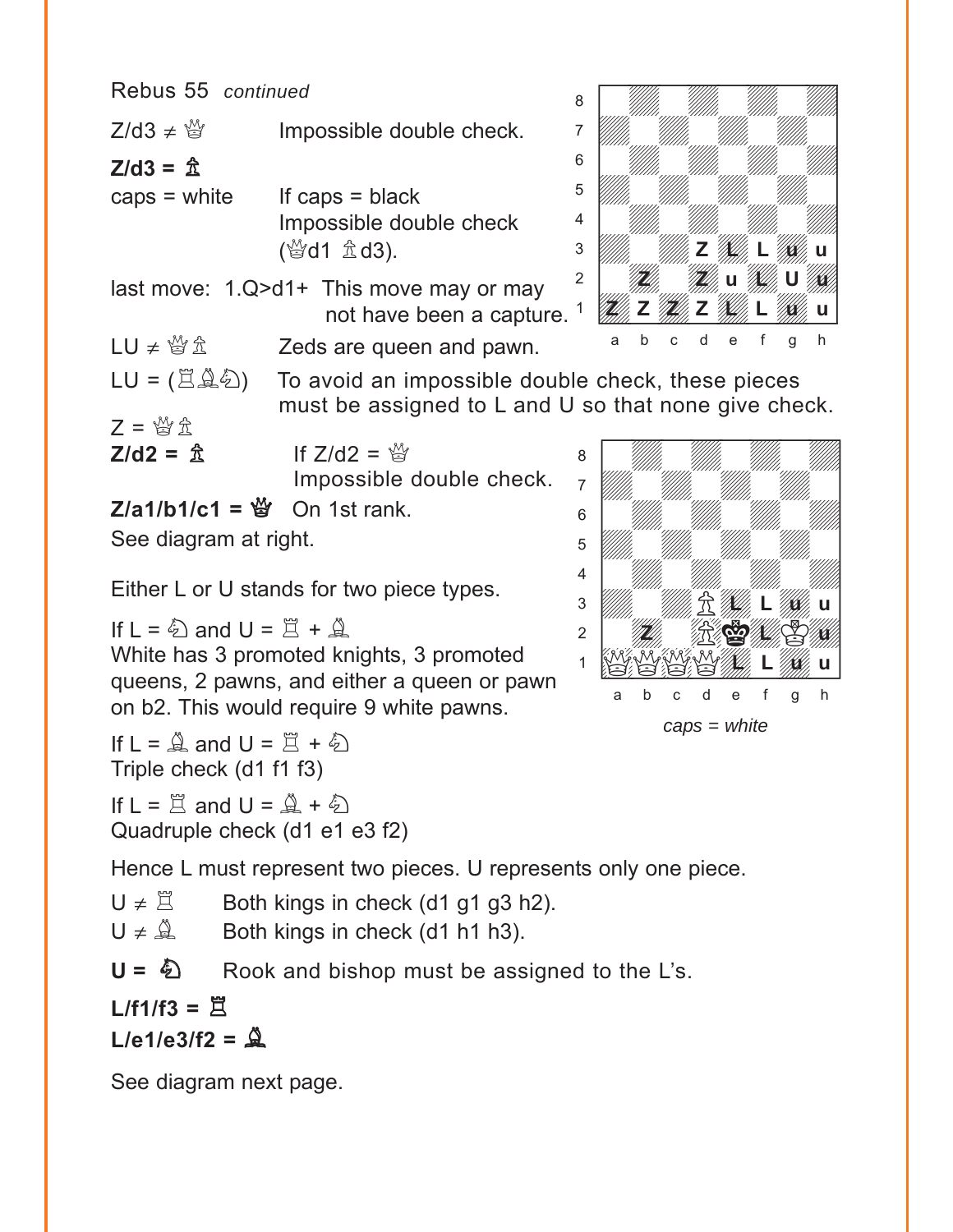#### <span id="page-17-0"></span>Rebus 55 concluded

**Z/b2** =  $\mathcal{L}$  If Z/b2 =  $\hat{\mathcal{L}}$ , there are too many promoted pieces. White would have 4 queens, 3 pawns, and 3 dark-square bishops. But all 3 bishops would be promoted because the original was captured on c1 (unmoved pawns on b2 d2). This would require 9 white pawns.

With a queen on b2, the world is in order.



**REBUS** page 5 How come U R where U R? "Why would I not be here?" y-wood-eye-knot-bee-hear



A Lovely Place to Be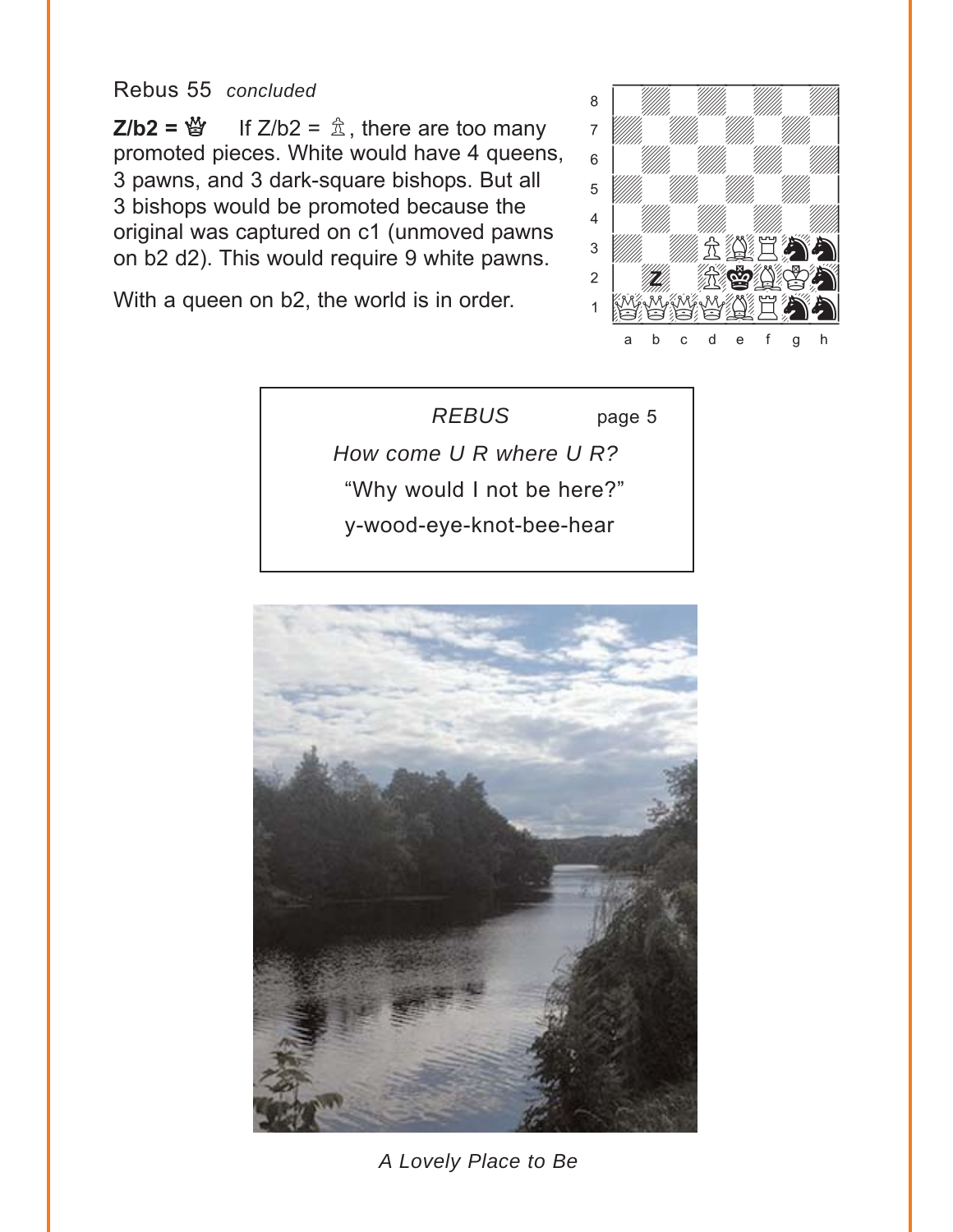# **[Rebus 56](#page-5-0)**

"*Bozo*"

<span id="page-18-0"></span>



All 32 pieces are on the board, so several deductions are elementary. There were no captures or promotions. The 16 O's are the pawns. The capital letters are white. This diagram clarifies the situation.



*caps = white*

Each side has 2 B's and 6 Z's.

- **Z/c1/h1 =**  $\ddot{\Xi}$  The white rooks could not escape from behind the white pawns, so the two capital letters on the 1st rank must be the rooks.
- $B \neq \overline{A}$  The rooks are zeds.
- $B \neq \mathbb{A}$  Both lowercase B's are on light squares.

| $B \neq \hat{\xi}$           | If $B = \hat{\xi}$ , then $Z = \hat{\xi} \hat{\xi} \hat{\xi}$ | Impossible check by the path $Z/\hat{\xi}$ |
|------------------------------|---------------------------------------------------------------|--------------------------------------------|
| $Z/\hat{\xi} \neq \hat{\xi}$ | Impossible check by the path $Z/\hat{\xi}$                    |                                            |
| $Z/\hat{\xi} \neq \hat{\xi}$ | Impossible check by the graph $\xi$                           |                                            |
| $Z/\hat{\xi} \neq \hat{\xi}$ | Impossible check by the length $\xi$                          |                                            |
| $B = \hat{\xi} \hat{\xi}$    | No $Z$ can be the white king.                                 |                                            |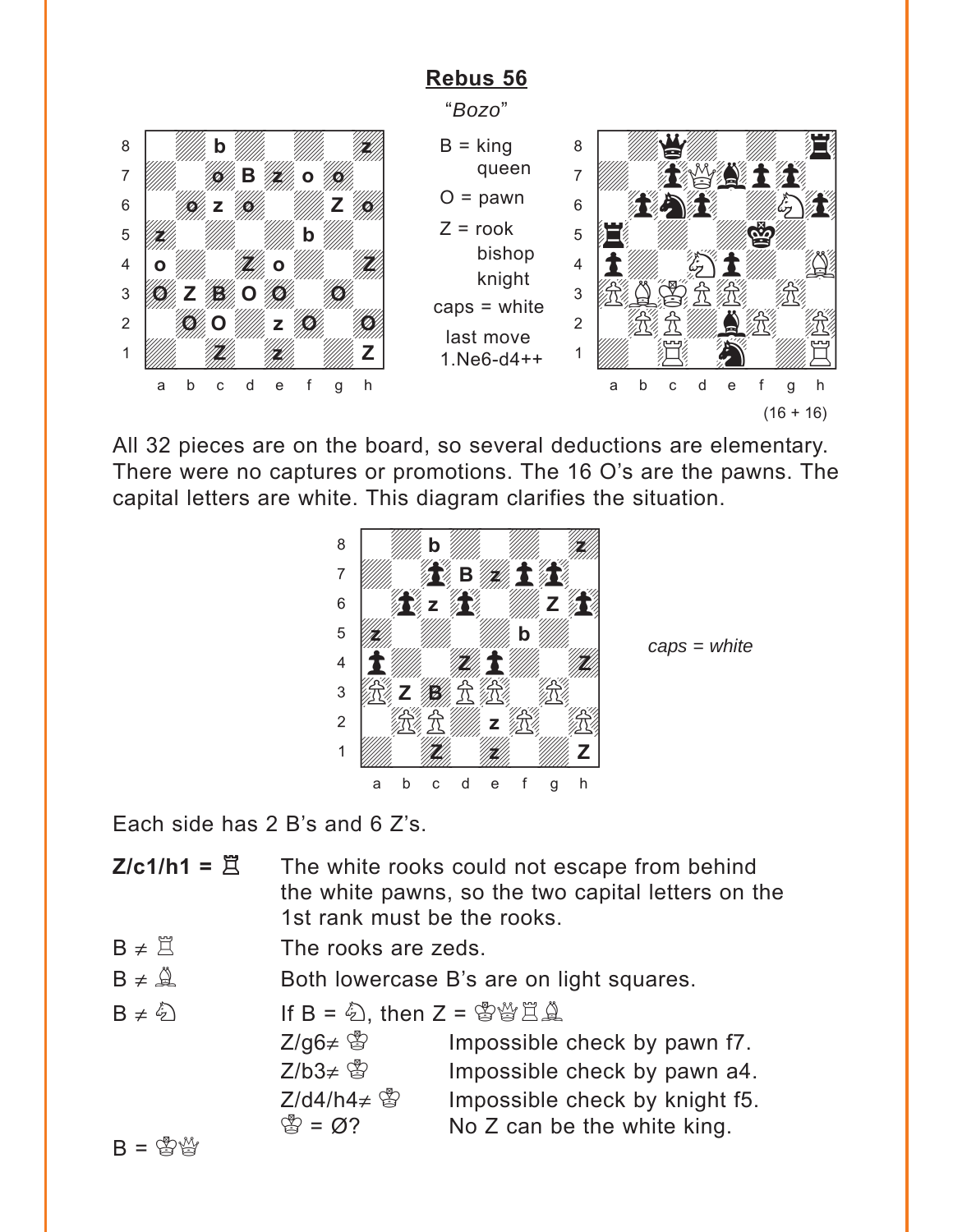$B/c8 \neq \circledS$ If B/c8 =  $\mathbb{S}$  $B/d7 \neq \circledS$ Adjacent to c8.  $B/d7 = \frac{M}{M}$ Impossible check (d7). No last move.

$$
B/c8 = \frac{16}{3}
$$
  
B/f5 =  $\frac{16}{32}$ 

The 4 capital Z's are bishops and knights. Two are on light squares, two are on dark squares. One Z on the dark squares d4 and h4 must be a knight. So the black king (f5)



| is in check by a knight.  |                         |                                                |
|---------------------------|-------------------------|------------------------------------------------|
| B/d7 $\neq$ $\circled{3}$ | If B/d7 = $\mathcal{B}$ | Both kings in check (queen c8).                |
| $B/c3 = \frac{B}{C}$      |                         |                                                |
| $B/d7 = \frac{M}{2}$      |                         | Check. Black is in double check.               |
| $Z$ /d4 = $\hat{Q}$       |                         | The only possible double check is 1. Ne6-d4++. |
| $Z/h4 = \mathcal{Q}$      |                         | There must be a white dark-square bishop.      |
|                           |                         |                                                |

See diagram.

| $Z/g6 = \textcircled{2}$<br>$Z/b3 = \mathcal{Q}$ | If $Z/q6 = \mathbb{Q}$ . Triple check.               |
|--------------------------------------------------|------------------------------------------------------|
| $Z/a5/e1 \neq \mathcal{Q}$                       | Both kings in check.                                 |
| $Z/h8 \neq \mathcal{Q}$                          | A bishop cannot be on h8<br>with a black pawn on g7. |
| $Z/e7 = \mathcal{Q}$                             | Only remaining Z on a dark<br>square.                |
| $Z/e1/e2 \neq \overline{\mathbb{R}}$             | Black rooks cannot be<br>behind the white pawns.     |
| $Z/e1 = \frac{E}{2}$                             |                                                      |
| $Z/e2 \neq \sqrt[6]{2}$                          | Both kings in check.                                 |
| $Z/e2 = \mathcal{Q}$                             |                                                      |
| $Z/c6 \neq \mathbb{Z}$                           | Both kings in check.                                 |
| $Z/c6 = \textcircled{2}$                         |                                                      |
| $Z/a5/h8 = \Xi$                                  |                                                      |



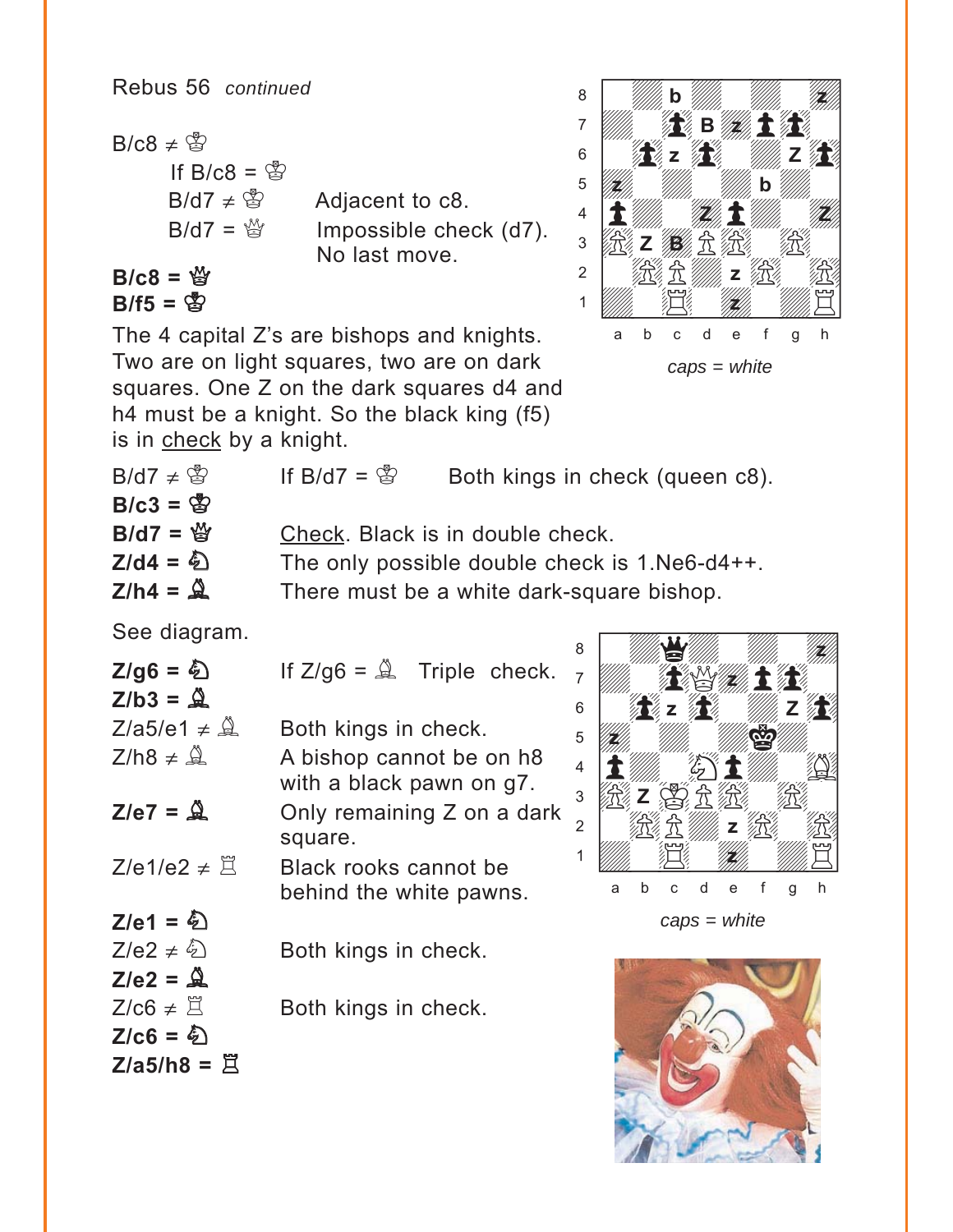# Rebus 57

<span id="page-20-0"></span>

"Red Deer"  $R =$ king queen bishop  $E =$  knight pawn  $D = \text{rook}$  $caps = black$ last move:  $1...Ng3-h1+$ 



Letter count: 16 uppercase, 14 lowercase 4R 6r, 10E 6e, 2D 2d

The pawns are the key to the first deduction.

Only two pieces are missing. That limits the changes to the pawn formation and the number of possible promotions.

There must be at least 4 files with "intact pawns" (white below black). A single 'pawn x officer' can eliminate intact pawns on one file only. A single 'pawn x pawn' capture can eliminate intact pawns on two files.

- $DR \neq \hat{\mathcal{R}}$ If  $DR = \hat{\mathbb{R}}$ There are more than four files without intact pawns.
- $E = \hat{\mathbb{Z}}$ To have four files with intact pawns, the E's on a2 b5 c2 d2 /  $a3$  b6 c5 d4 must be pawns and caps = black.

Because there are only four files with intact pawns, the two missing pieces must be white pawns. There were two 'pawn x pawn' captures by Black.

There are no pawns on the efgh-files, which means that Black promoted 4 pawns and White promoted two pawns.

All the original officers are on the board.

The two promoted white pieces are R's. The four promoted black pieces are E's.

The next deductive steps involve the complex "bishop effect".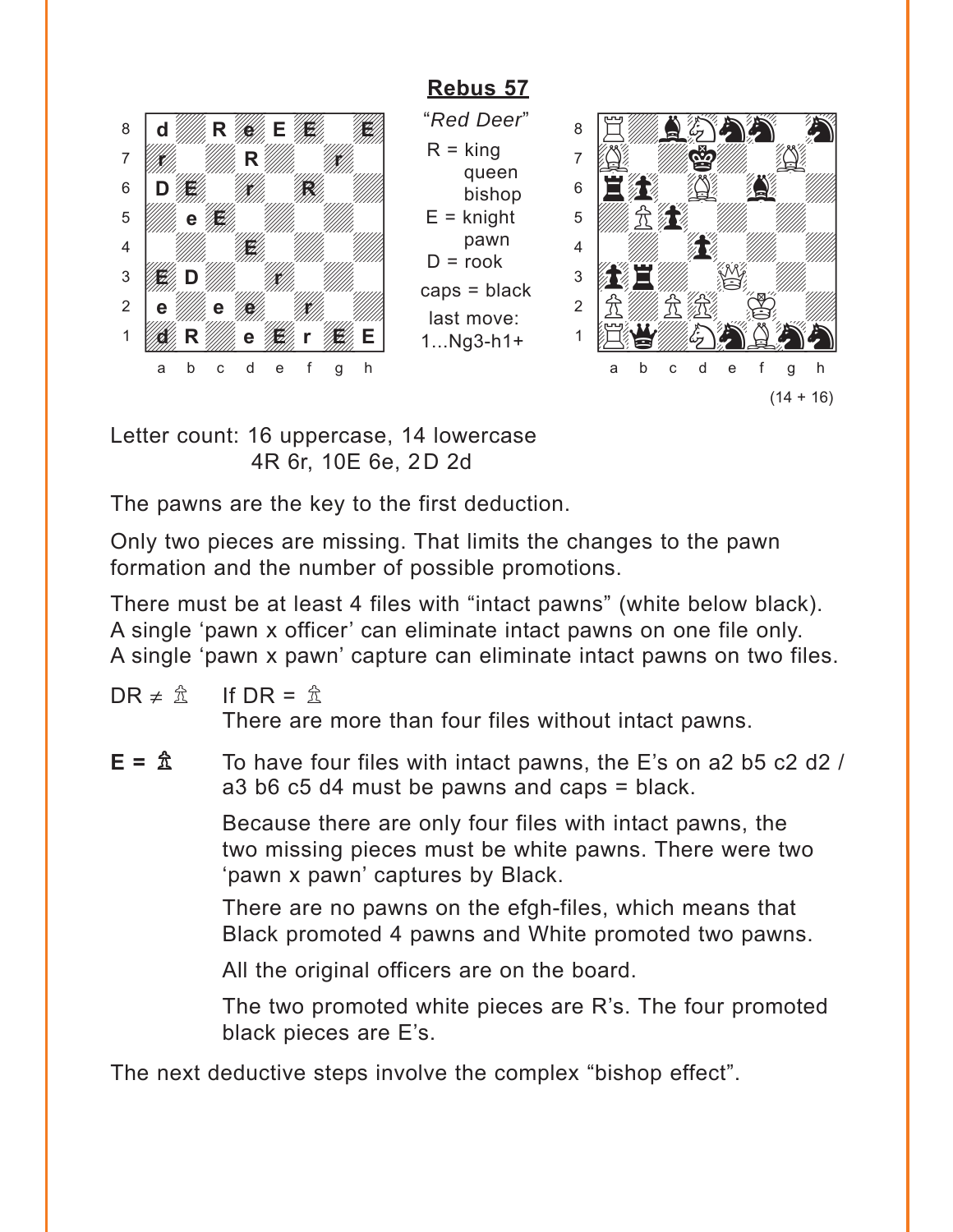

 $caps = black$ 

- $D \neq \mathcal{Q}$ Both uppercase D's are on light squares.
- $F \neq \mathcal{Q}$ If  $F = \mathbb{Q}$

All remaining uppercase (black)  $E's = \mathbb{Q}$ . Otherwise White is missing two officers.

Black has 6 bishops, 4 dark and 2 light. Two are the original bishops, which means Black promoted 1 light and 3 dark bishops. But this is impossible. Each 'pawn x pawn' capture allows two promotions for the capturing side on the same promotion square. In this case, it is possible for Black to promote 4 times on dark squares, or four times on light squares, or twice on light and dark. But not 3 dark / 1 light.

- $R = \mathbb{Q}$ Four R's are bishops, two for each side.
- $R/f6 = A$  Only dark uppercase R.
- $R/f1 = A$  Only light lowercase R.



Halifax, Nova Scotia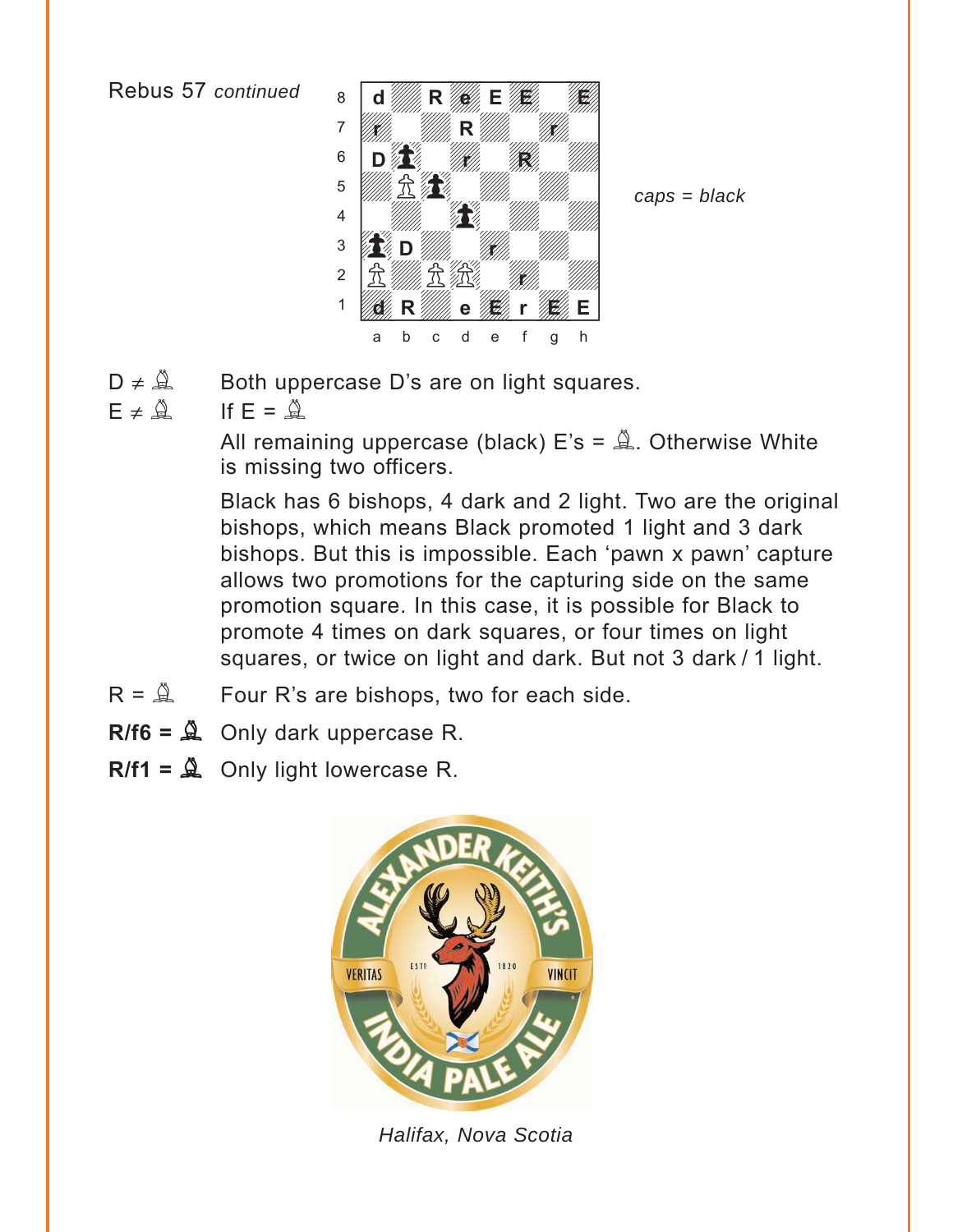

 $caps = black$ 

The next step is to identify the kings.

- $D \neq \mathbb{Z}$ If  $D/b3 = \mathbb{S}$ Impossible checks (a2 c2). If D/a6 =  $\mathbb{S}$ Impossible check (b5). The last move was not a capture because there are no missing black pieces. The last move was not 1.b4-b5+ because the king would already be in check by the bishop on f1.
- $F \neq \mathfrak{B}$ All remaining E's are on the 1st or 8th rank, so they must he officers

There are two lowercase (white) E's. If one of them is a king, then the other must be a queen. Otherwise White is missing one of their original officers.

Similarly, there are six uppercase (black) E's. If one of them is a king, then the others must all be queens. Otherwise White is missing two of their original officers.

If  $E/d1 = \frac{18}{12}$  $E/e1 = \frac{M}{Q}$  Impossible check. No last move. If  $F/d8 = \frac{R}{2}$  $E/e8 = \frac{160}{12}$  Impossible double check (e8 f6).

$$
R = \mathcal{B}
$$

If D or  $E = \mathcal{G}$ , then several things are impossible.  $R = \frac{M}{2}$ For example, Black has 5 promoted pieces (1D 4E) and 4 pawns.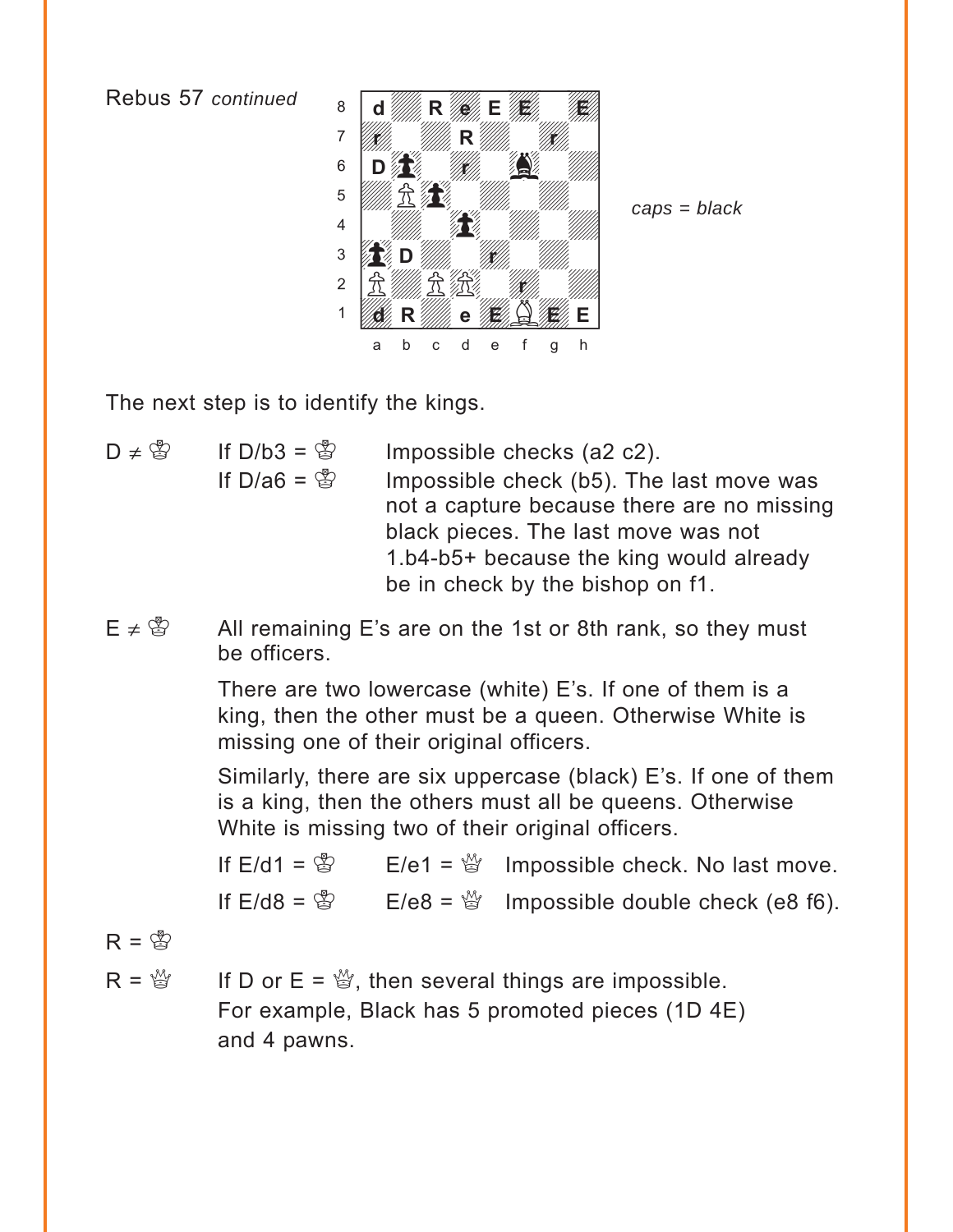Rebus 57 *continued*

To summarise the current state of the investigation:

$$
R = \mathcal{B} + \mathcal{B} + \mathcal{A}
$$
  
\n
$$
E = \mathbf{\hat{\pm}} + (\mathbf{\Xi} \text{ or } \mathbf{\hat{\Phi}})
$$
  
\n
$$
D = (\mathbf{\Xi} \text{ or } \mathbf{\hat{\Phi}})
$$

Now we are in a position to identify the black king.



$$
caps = black
$$

 $R/b1 \neq \overset{\circ}{\otimes}$  If R/b1 =  $\overset{\circ}{\otimes}$ Impossible check ( $\Xi$ a1 or  $\Xi$ d1). DE = ( $\Xi$  $\&$ ) No last move regardless of how rooks are assigned.  $R/b1 = \frac{M}{Q}$  R/b1  $\neq \frac{A}{Q}$  Unmoved pawns on a2 c2.  $R/c8 \neq \circled{2}$  If  $R/c8 = \circled{2}$ Impossible check ( $\Xi$ a8 or  $\Xi$ d8). If  $E/d8 = \mathbb{E}$  No last move by the rook. If  $D/a8 = \mathbb{E}$  No last move by the rook. But three conceivable discovered checks must also be considered. 1.Kb8-a7+ is impossible because the kings would be adjacent (and both in check). 1.Bb8-a7+ and 1.Bb8-d6+ are impossible because both kings would be in check. If R/a7 =  $\mathbb{S}$  Check ( $\Xi$ a6). If R/d6 =  $\mathscr{B}$  Check ( $\mathscr{B}$ e8). If R/e3 =  $\mathbb{S}$  Check ( $\Xi$ b3 and  $\hat{\Delta}$ d4). If R/f2 =  $\mathscr{B}$  Check ( $\mathscr{D}$ h1). If  $R/g7 = \mathcal{B}$  Check ( $\mathcal{B}$ ).  $R/d7 = \frac{R}{32}$  $R/c8 = \mathcal{Q}$  Black must have a light-square bishop.  $E = \bigotimes$  E/d8  $\neq \Xi$  Impossible check. Therefore all E's are knights.

 $D =$ 只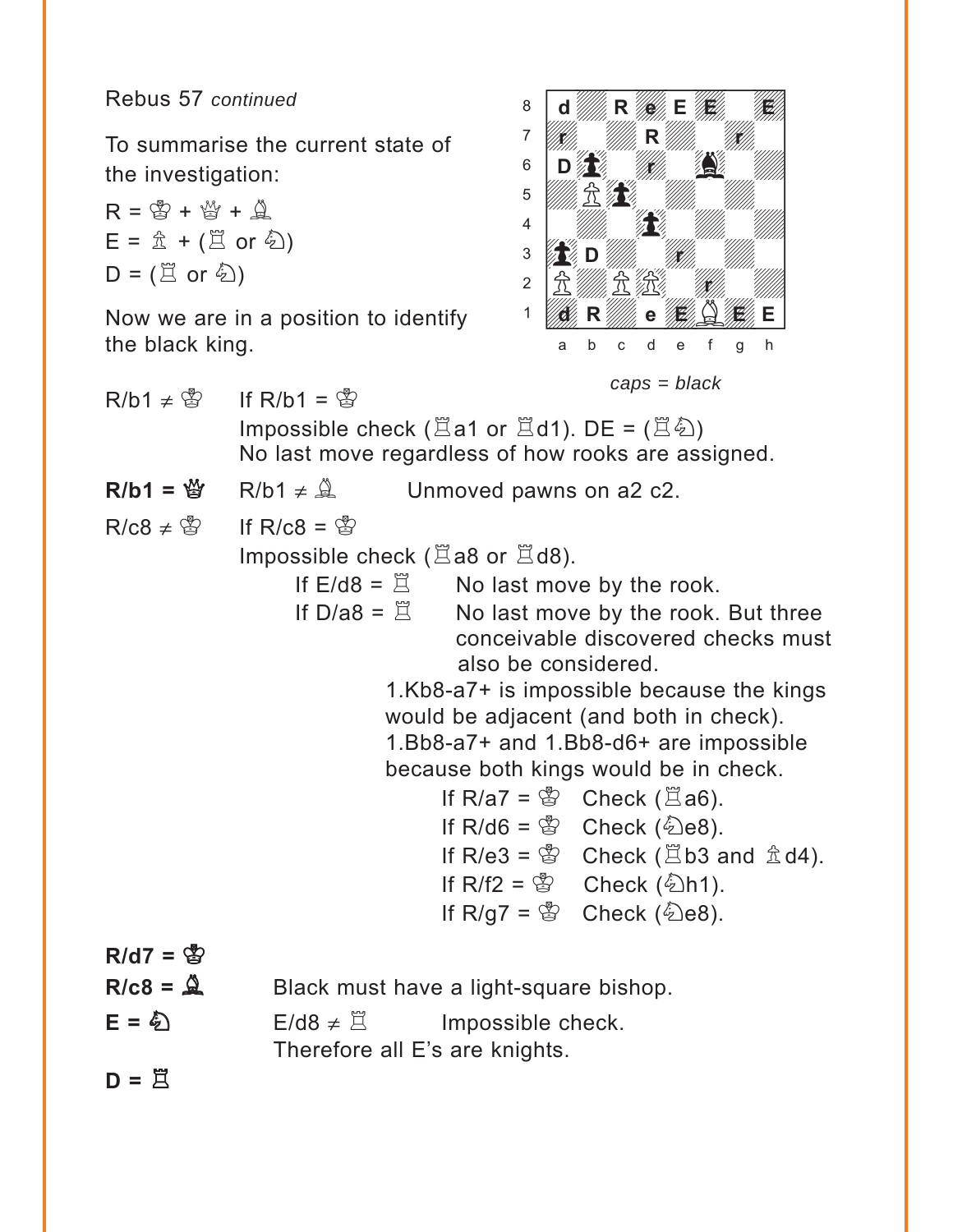Rebus 57 *concluded*

- $R/a7 \neq \circledS$  Impossible check ( $\Xi a6$ ).
- $R/d6 \neq \circledS$  Adjacent to  $\circledS$ d7.
- $R/e3 \neq \mathcal{B}$  Impossible double check  $(Eb3$  and  $\hat{\mathbb{Z}}$  d4).
- $R/g7 \neq \circledS$  Impossible double check  $(\&$ e8 and  $\&$ f6).
- $R/f2 = \frac{R}{B}$  Check ( $\frac{R}{D}$ h1).

**R/a7/d6/g7 =**  $\hat{A}$  **If R/a7/d6/g7 =**  $\hat{B}$  **Both kings in check.** 

 $R/e3 = \frac{M}{Q}$  White must have a queen.

The position is unravelled, but what about the last move? Apparently it could be either 1...Ng3-h1+ or 1...h2-h1=N+.

However, the bishop effect makes the promotion impossible.

Each 'pawn x pawn' capture can yield three promotions, two for the capturing side, one for the captured side. All three promotions necessarily occur on the same colour squares.

In this case, White has promoted 2 dark-square bishops (on f8 h8). So all 4 black promotions also occurred on dark squares (e1 g1). A promotion on h1 is impossible.

last move: **1...Ng3-h1+**

**Red deer** are a species of deer found throughout Europe, including Ukraine. The city of Red Deer, Alberta, halfway between Calgary and Edmonton, was mistakenly given its name by British traders who mistook the local elk for red deer. An understandable error given the close similarity between the two species.





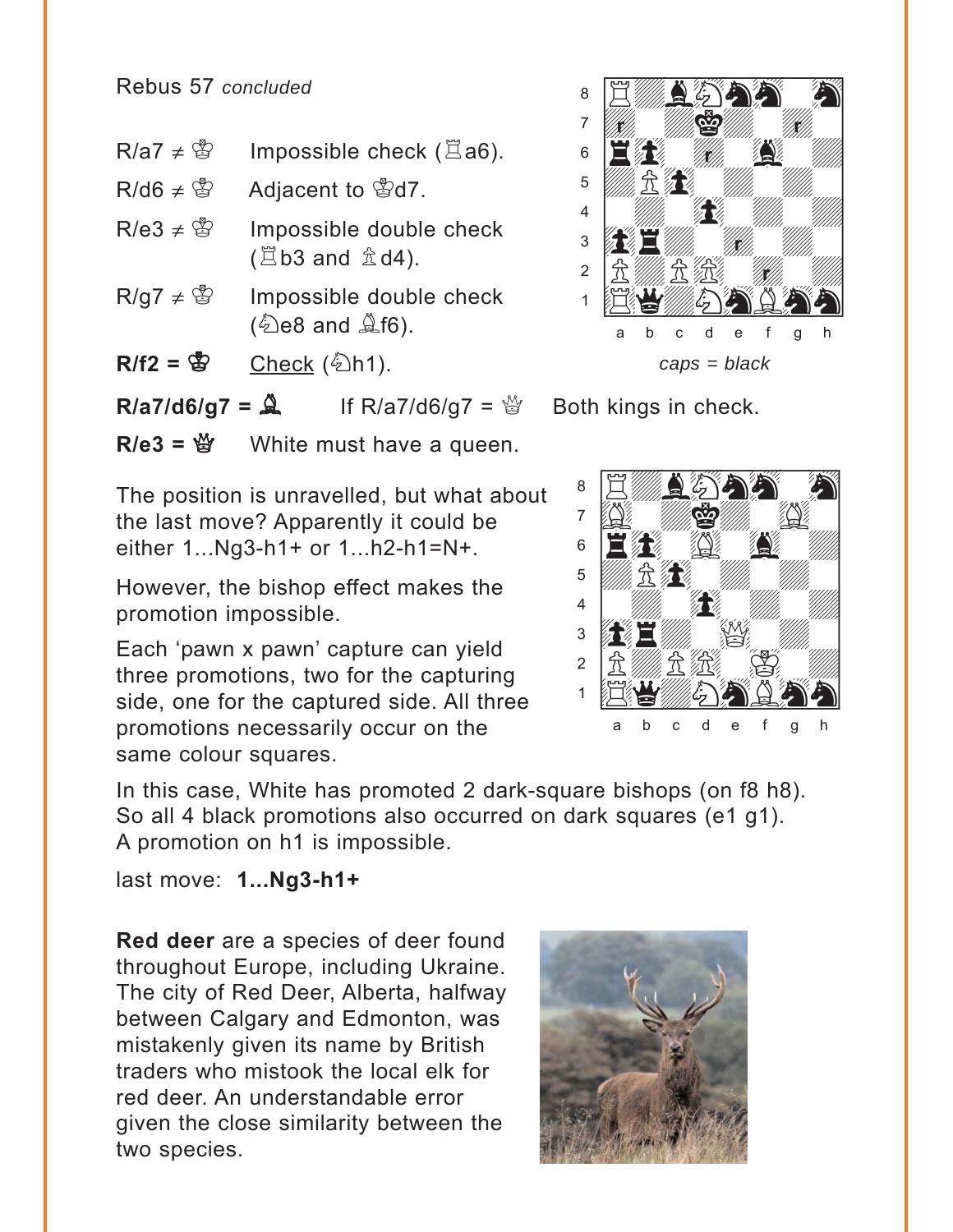# **[Rebus 58](#page-7-0)**

 $J =$ rook

<span id="page-25-0"></span>



Letter count: 16 uppercase, 12 lowercase 10J 2j, 5A 5a, 1X 5x

There are 16 uppercase pieces on the board, including the original queen, 2 rooks, 2 bishops, and 2 knights.

 $X/a3 \neq \mathbb{Z} \triangleq \mathbb{Z}$  There is only one uppercase X.

 $X/a3 \neq \overset{\infty}{\mathfrak{D}} \overset{\dagger}{\mathfrak{R}}$  If  $X/a3 = \overset{\infty}{\mathfrak{R}}$  or  $\overset{\dagger}{\mathfrak{R}}$ 

The lowercase X's include an officer ( $\mathcal{B}\boxtimes\mathcal{A}\oplus\mathcal{C}$ ) so uppercase would be missing 1 or 2 original officers.

#### $X/a3 = \frac{M}{2}$

**X/c1/d1/h1 = 營** X ≠ 窗罝奠 Otherwise uppercase is missing some of its original officers.  $Xc1/d1/h1 \neq \hat{\pi}$  On 1st rank.  $X/a5/f2 = \binom{M}{2}$  or  $(\triangle 0)$  or  $(\triangle 0) + \triangle 1$ 

Looking ahead, the lowercase X's include the original lowercase queen and 4 pro-passers (promoted queens or passed pawns).

There are four missing pieces, all lowercase. Now consider the possible location of pawns. Regardless of pawn assignment, there is no file that has both a white and a black pawn. ( $X/a3 = \frac{M}{Q}$ ) This can only be explained by 4 missing pieces if all captures were of the 'pawn x pawn' type. Therefore, the 4 missing pieces are all pawns.

Furthermore, the 4 'pawn x pawn' captures had to occur in four separate "sectors". Each sector consists of two adjacent files (ab, cd, ef, gh).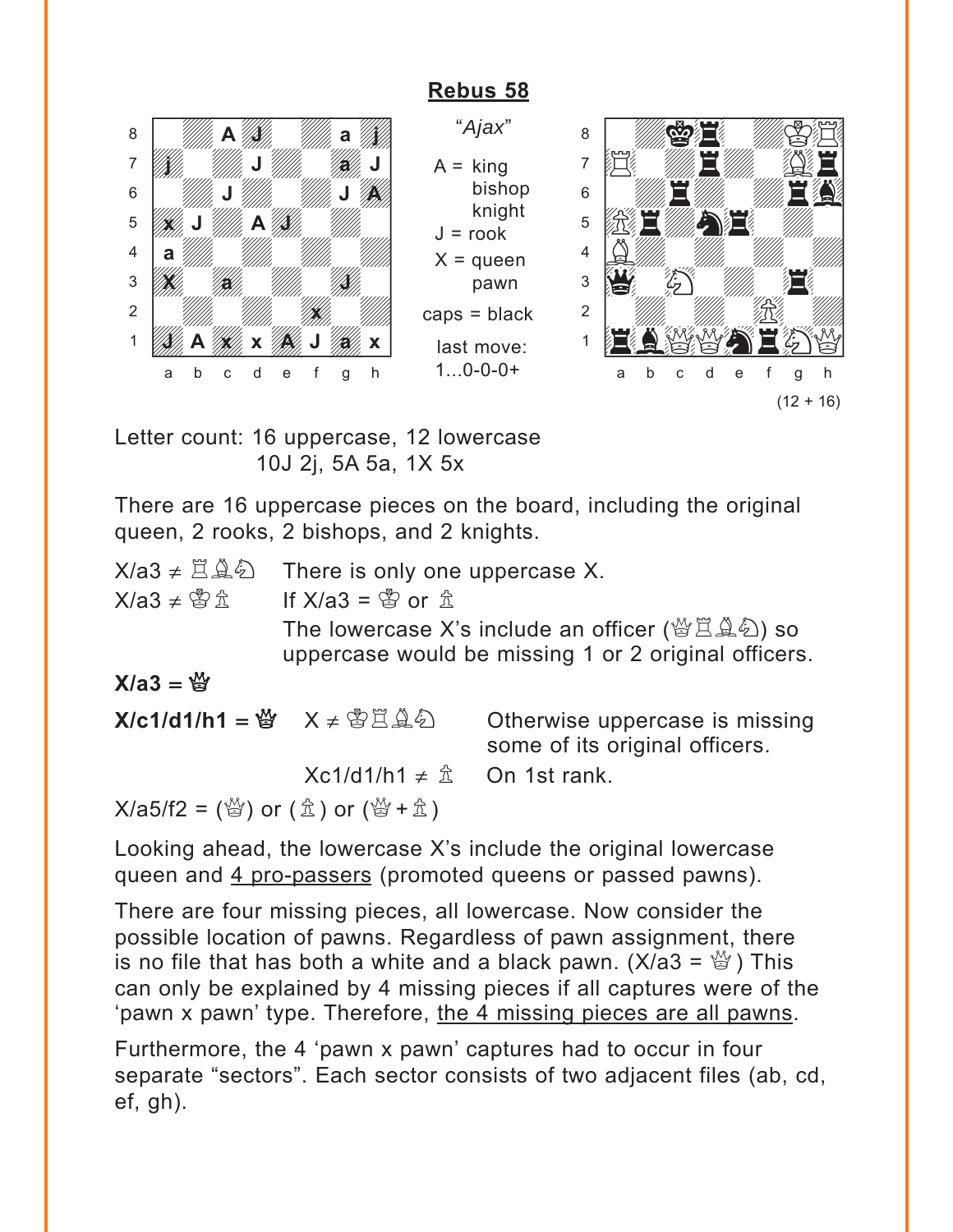

A =  $\ddot{\mathbf{g}}$  Lowercase has 12 pieces on the board. The 4 missing pieces are pawns, so all the original lowercase officers are on the board (queen, 2 rooks, 2 bishops, 2 knights). One X is the original queen. The other 4 lowercase X's are pro-passers (promoted queen or passed pawn). That accounts for all lowercase pawns. Therefore, the other lowercase letters (5A's and 2J's) must be 2 rooks, 2 bishops, 2 knights, and the king. This is only possible if  $A = \mathbb{S}$ .

The remaining 4 A's for both sides represent two types of officers.

- A/d5  $\neq$   $\mathbb{S}$  Impossible double check by two queens (d1 h1).
- A/h6  $\neq$   $\mathbb{S}$  Impossible double check by two queens (c1 h1).
- A/b1  $\neq$   $\mathcal{L}$  Impossible check (c1). The last move by the queen on c1 was not a capture because there are no missing uppercase pieces. The last move was not the non-capture Qc1+ (or ...c2-c1=Q+) because the king (b1) would already be in check from the queen on d1.
- A/e1  $\neq$   $\mathcal{L}$  Impossible check (d1). Same reasoning as A/b1  $\neq$   $\mathcal{L}$ .
- A/c8 =  $\mathbb{S}$  Only remaining uppercase A.
- $J \neq \mathbb{Q}$  Both lowercase J's are on dark squares.
- $J \neq \hat{Q}$  If  $J = \hat{Q}$  Impossible check (a7). No last move. (Both lowercase J's are knights since each side must have two knights on the board.)

 $J = (\Xi)$  or  $(\Xi + \hat{\mathbb{Z}})$  $A = \frac{A}{A} + 2\frac{A}{A} + 2\frac{E}{A}$ 

 $J/a1/d8/f1 = \tilde{\mathbb{R}}$  On 1st or 8th rank.

 $J/a7/h8 = \tilde{\mathbb{R}}$  Lowercase must have 2 rooks.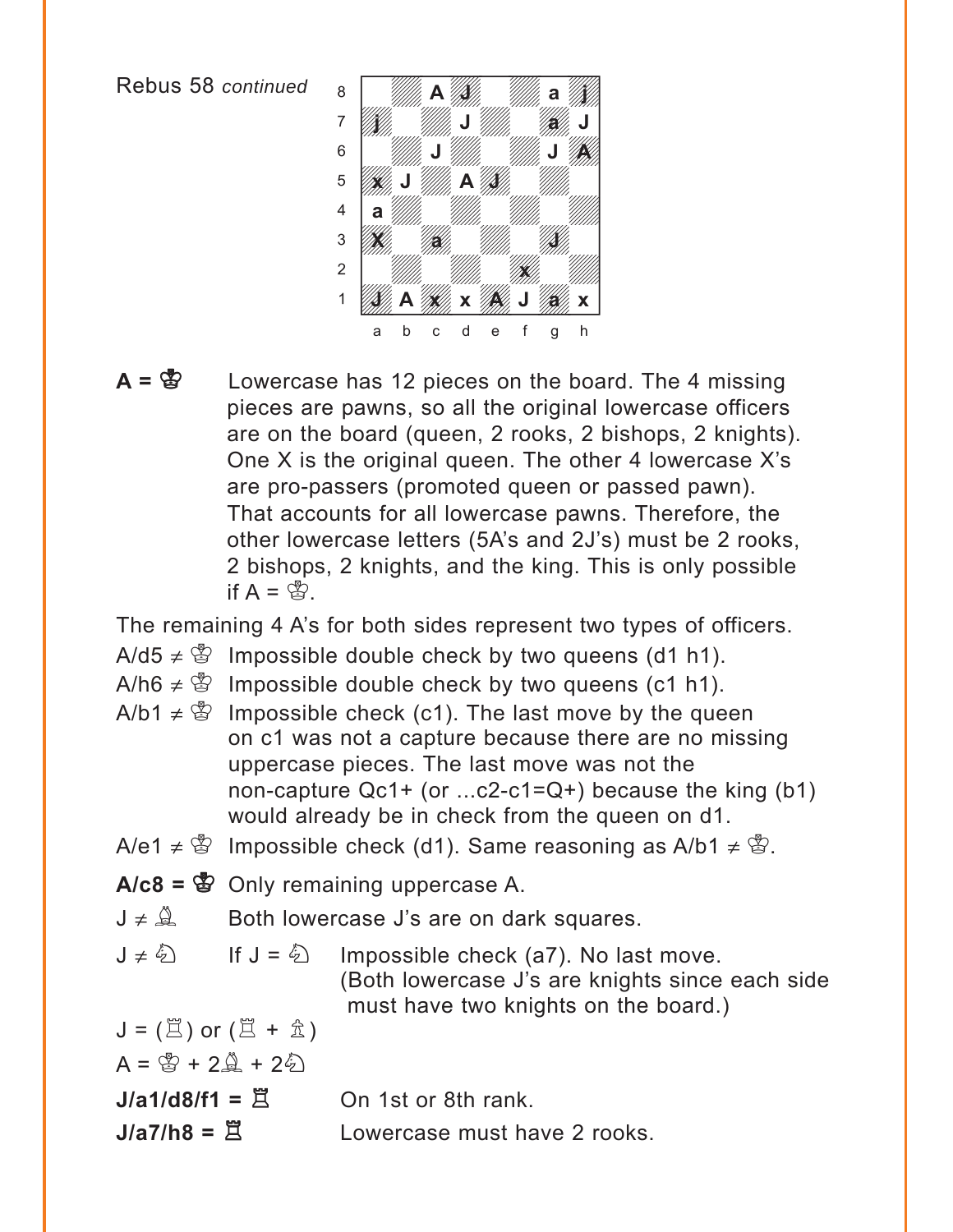

- A/g1  $\neq$  \form{B} 3} Impossible check ( $\Xi$ f1). The last move was not 1...e2xf1=R+ or 1...g2xf1=R+ because all captures were 'pawn x pawn'.
- A/a4  $\neq$  \figsta S impossible check (\ighta 3). The last move was not the capture Qxa3+ because the 4 missing pieces were taken by pawns. The last move was not the non-capture Qa3+ because the king (a4) would already be in check by the rook on a1.
- $A/c3 \neq \overset{\circ}{\otimes}$  If  $A/c3 = \overset{\circ}{\otimes}$  Check ( $\overset{\circ}{\otimes}$  a3). Ignoring the king (c8), there are two uppercase A's on light squares (b1 d5). One of them must be a knight, giving check. Impossible double check.
- A/g7  $\neq$   $\circled{3}$  If A/g7 =  $\circled{3}$ 
	- $J/h7 \neq \mathbb{Z}$  Impossible check.

 $J/h7 \neq \hat{\pi}$  If  $J/h7 = \hat{\pi}$ 

 $J/g3/g6 = \mathbb{Z}$ 

Uppercase cannot have pawns on both files in the gh sector. One file must be clear of pawns after the 'p x p' capture in that sector.

Impossible check  $(\Xi$ g6). The last move could not be a capture. The last move was not the non-capture Rg6+ because the king (g7) would already be in check from the rook on g3.

 $J/h7 = \emptyset$ ? No piece can be assigned to  $J/h7$ .

**A/g8 =**  $\mathbb{S}$  **Only remaining lowercase A.** 

The king on g8 is in check by the rook on d8. No discovered check is possible, so the only way to explain the check is castling!

last move: **1...0-0-0+** caps = black

Finally a chance to update the diagram.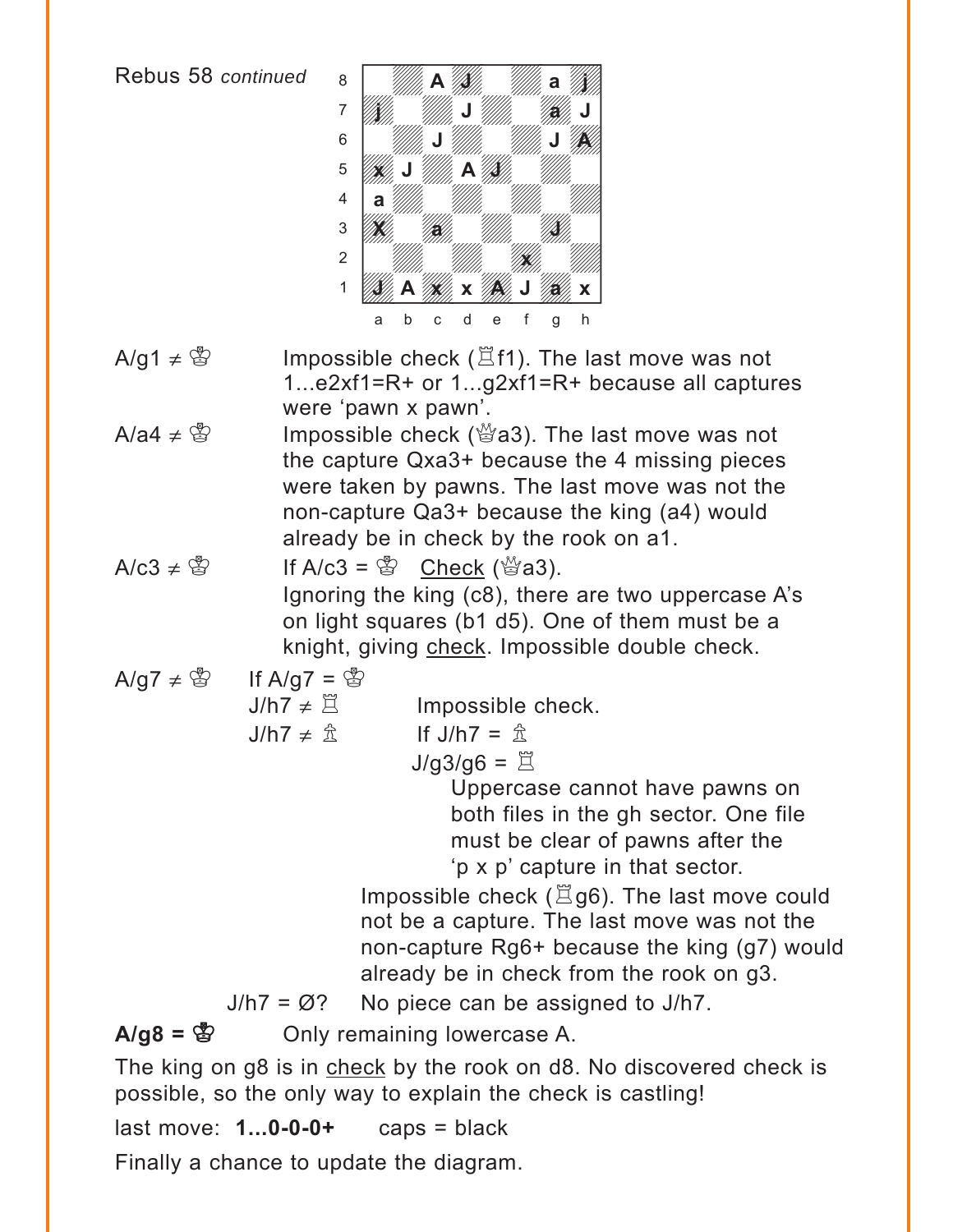Rebus 58 concluded



 $caps = black$ 

What we know about the remaining letters:  $A = 2\hat{A} + 2\hat{D}$  $J = (\Xi)$  or  $(\Xi + \hat{\mathbb{Z}})$  or  $(\hat{\mathbb{Z}})$  $X = \left(\stackrel{M}{\oplus}\right)$  or  $\left(\stackrel{M}{\oplus} + \stackrel{A}{\Delta}\right)$  or  $\left(\stackrel{A}{\Delta}\right)$ 

| <b>X/a5</b> = $\hat{\mathbb{X}}$ If X/a5 = $\hat{\mathbb{Y}}$ | Impossible castling last move.                                                                                                                                       |
|---------------------------------------------------------------|----------------------------------------------------------------------------------------------------------------------------------------------------------------------|
| $X/f2 = \hat{x}$ If $X/f2 = \hat{y}$                          | Impossible castling last move.<br>If the white f-pawn promoted earlier, it had<br>to be in the ef sector on e8 or f8. In either<br>case, the black king had to move. |

| All J's = $\Xi$ |  | If X's are pawns, J's are not. |  |
|-----------------|--|--------------------------------|--|
|-----------------|--|--------------------------------|--|

 $A/h6 = \mathbf{Q}$ If A/h6 =  $\hat{\phi}$ Both kings in check.  $A/e1 = \sum$ 

Black cannot have two bishops on dark squares.

 $A/d5 = \frac{E}{2}$ If A/d5 =  $\triangle$ Both kings in check.  $A/b1 = \mathbf{\hat{Q}}$ 

 $A/g7 = \overset{\wedge}{\mathscr{A}}$ If A/g7 =  $\frac{1}{2}$ Impossible castling last move.  $A/a4 = \mathbf{\mathbf{\Delta}}$ White must have a light-square bishop. The other two lowercase A's are on dark squares.

 $A/c3/g1 = \textcircled{2}$ 

Ajax, mythical hero of Greece, was the cousin of Achilles and great grandson of Zeus. A warrior of extraordinary strength, he played a decisive role in many battles of the Trojan War. His life is portrayed in Homer's Iliad.

[October 2020. Thanks to Yan Lim for pointing out that there should be  $J/g6$  and not  $J/g4$  as originally published.]

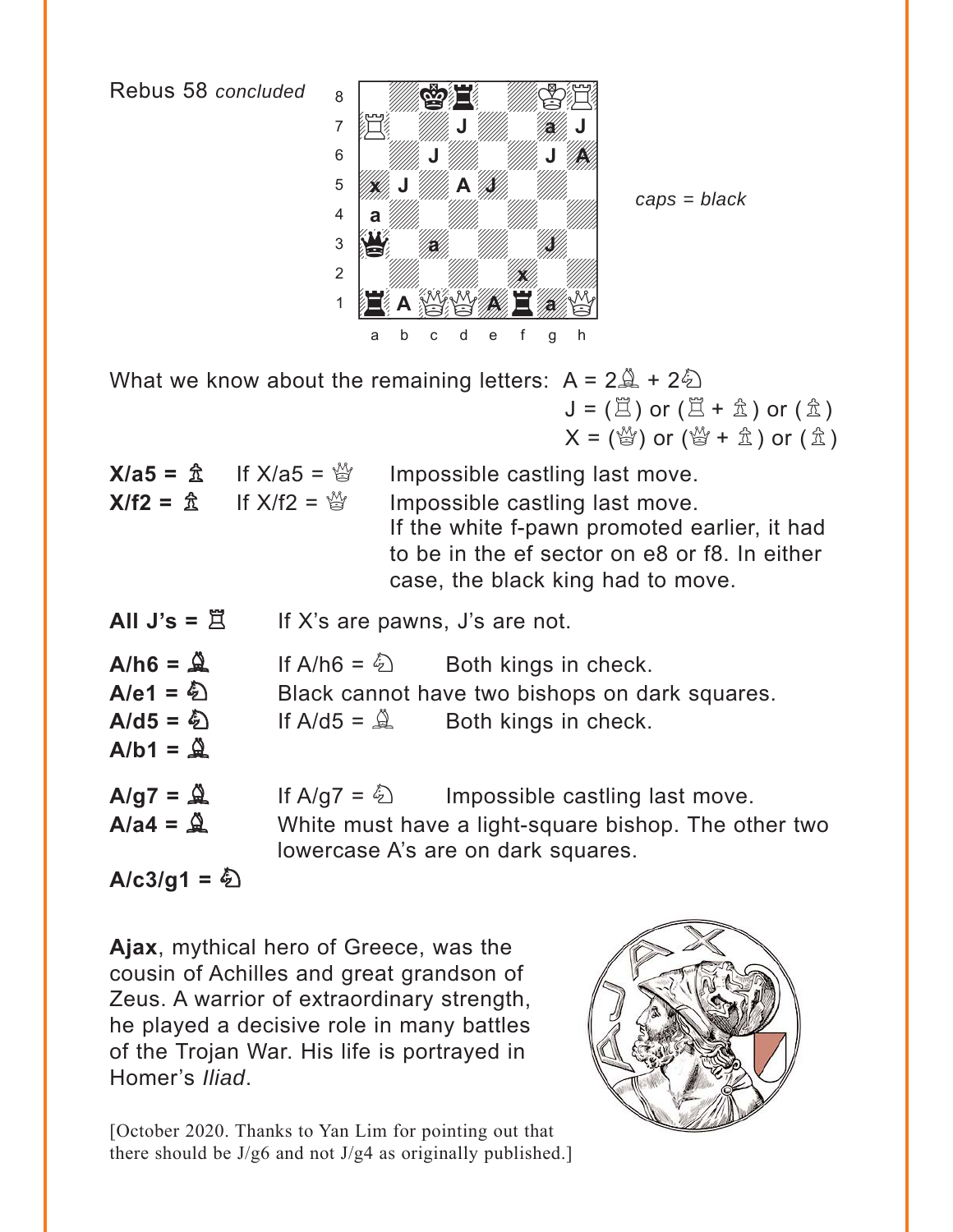### **[Rebus 59](#page-8-0)**

<span id="page-29-0"></span>

"*Zorro*"  $Z =$ queen  $O = b$ ishop pawn  $R =$  king rook knight caps = black last move:  $1...f2-f1=Q++$ 



Letter count: 12 uppercase, 16 lowercase 5 Z 1 z, 2 O 10o, 5R 5 r

There are 16 lowercase pieces on the board, including the original queen, 2 rooks, 2 bishops, and 2 knights.

| $Z/a8 \neq ZQ$               | There is only one lowercase Z.  |                                                                                                                                                   |  |  |
|------------------------------|---------------------------------|---------------------------------------------------------------------------------------------------------------------------------------------------|--|--|
| $Z/a8 \neq \hat{\mathbb{Z}}$ | On 8th rank.                    |                                                                                                                                                   |  |  |
| $Z/a8 \neq \mathcal{Z}$      | If $Z/a8 = \frac{a}{a}$         |                                                                                                                                                   |  |  |
|                              |                                 | The uppercase Z's include an officer ( $\mathcal{B}\supseteq \mathcal{A}\mathcal{D}$ ) so<br>lowercase would be missing 1 or 2 original officers. |  |  |
| $Z/a8 = \frac{M}{2}$         |                                 |                                                                                                                                                   |  |  |
| $Z/f1/h8 =$                  | $Z \neq \mathcal{B}$            | Otherwise lowercase is missing<br>some of its original officers.                                                                                  |  |  |
|                              | $Z/f1/h8 \neq \hat{\mathbb{Z}}$ | On 1st or 8th rank.                                                                                                                               |  |  |
|                              |                                 |                                                                                                                                                   |  |  |

 $Z/c2/c3/c7 =$  ( $\frac{M}{Q}$ ) or ( $\hat{\pm}$ ) or ( $\frac{M}{Q} + \hat{\pm}$ )

The 5 uppercase Z's include the original uppercase queen and 4 pro-passers (promoted queens or passed pawns). That accounts for 4 uppercase pawns.

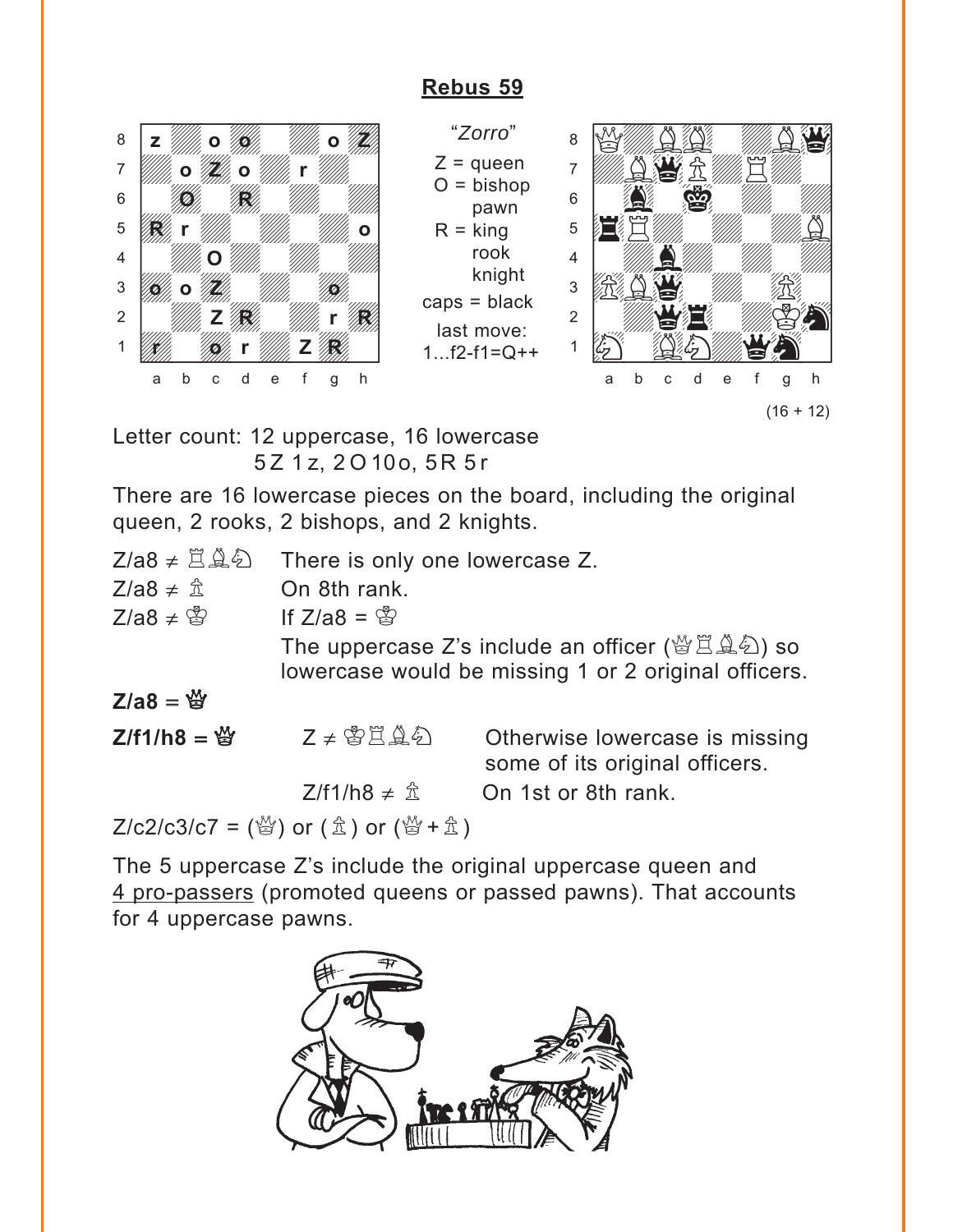

There are four missing pieces, all uppercase. Now consider the possible location of pawns.

If  $\hat{\mathbb{Z}} = \emptyset$  (no pawns on board) The 4 missing pieces are all pawns.

If  $7$  or  $R = \hat{\pi}$ 

Regardless of piece assignment, there is no file that has both a white and a black pawn. This can only be explained by 4 missing pieces if all captures were of the 'pawn x pawn' type. The 4 missing pieces are all pawns.

If  $\Omega = \hat{\pi}$ 

Regardless of piece assignment, there is only one file (b) that could have both a white and a black pawn. A position with a single pair of "intact pawns" (on same file, white below black) can be achieved by 3 'pawn x pawn' captures and 1 'pawn x officer' capture.

Conclusion: The 4 missing pieces are all pawns except for the situation where  $O = \hat{\mathbb{Z}}$  with intact pawns on the b-file. In that case, there can be at most one missing officer.

 $O \neq \overset{\circ}{\otimes}$  If  $O = \overset{\circ}{\otimes}$ 

There are 2 uppercase O's. One is king. The other is a pawn or officer (旦鱼剑).

There are lowercase O's are on the 1st and 8th ranks, so some of them must be officers ( $\mathbb{Z}\hat{\mathbb{A}}\hat{\mathbb{Z}}$ ). Hence, the R's can represent at most 2 types of officers

If the second capital  $O = \hat{\mathbb{Z}}$ , then uppercase is missing at least two officers, which is impossible.

If the second capital O is an officer, then uppercase is missing one officer. This is impossible because there are no intact pawns on the b-file.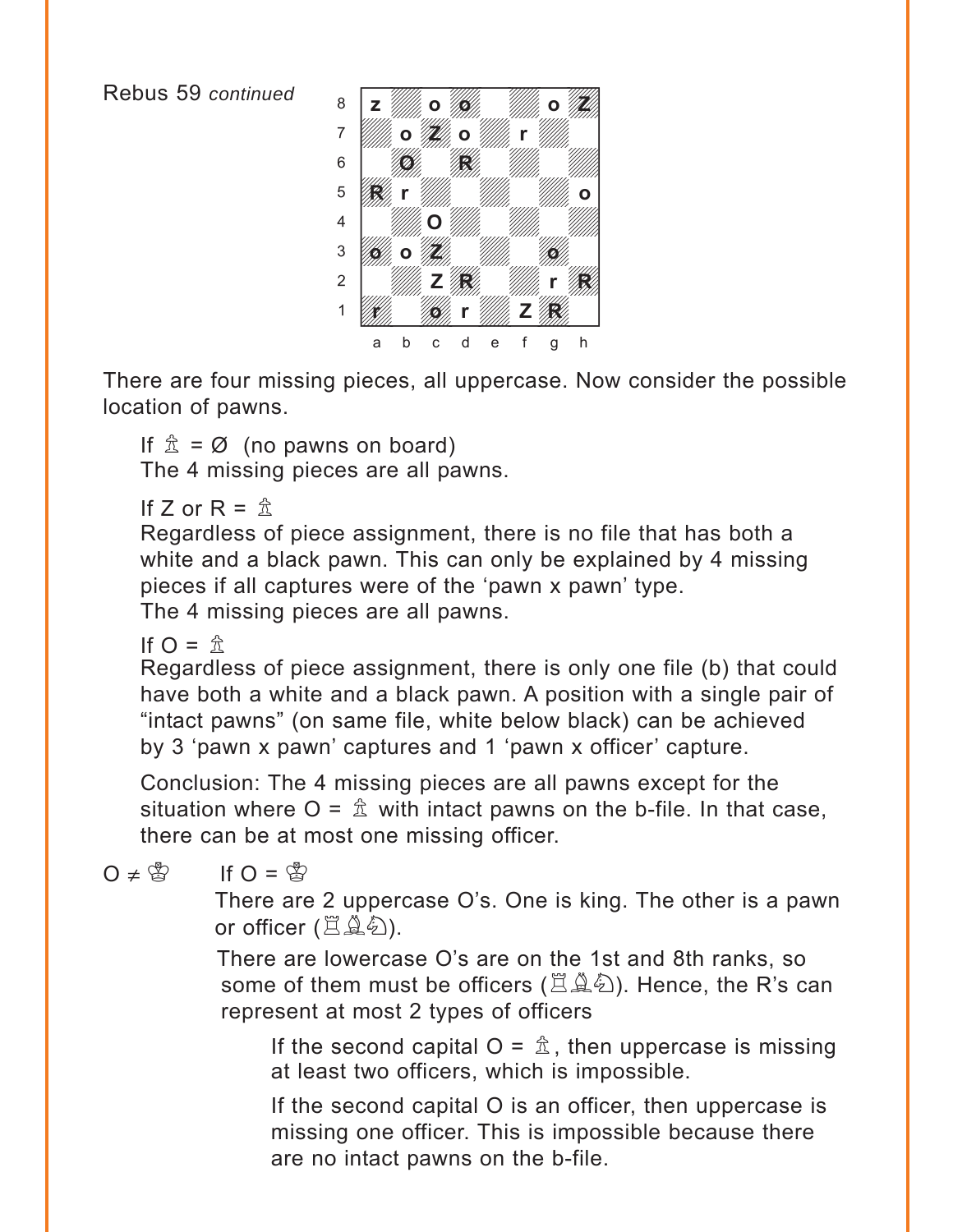

 $R = \circledS$ 

One R for each side is a king. The other R's (4 of each colour) must represent two types of officers and there must be two of each type for both sides. Otherwise there are too many missing officers.

 $R \neq \hat{A}$  All uppercase R's are on dark squares.

 $R = \circledS + 2\circledR + 2\circledR$ 

 $O = (\overset{\wedge}{\mathbb{A}})$  or  $(\overset{\wedge}{\mathbb{A}} + \overset{\wedge}{\mathbb{A}})$ 

 $O/c1/c8/d8/g8 = \hat{a}$  On 1st or 8th rank.



*Moon Dot*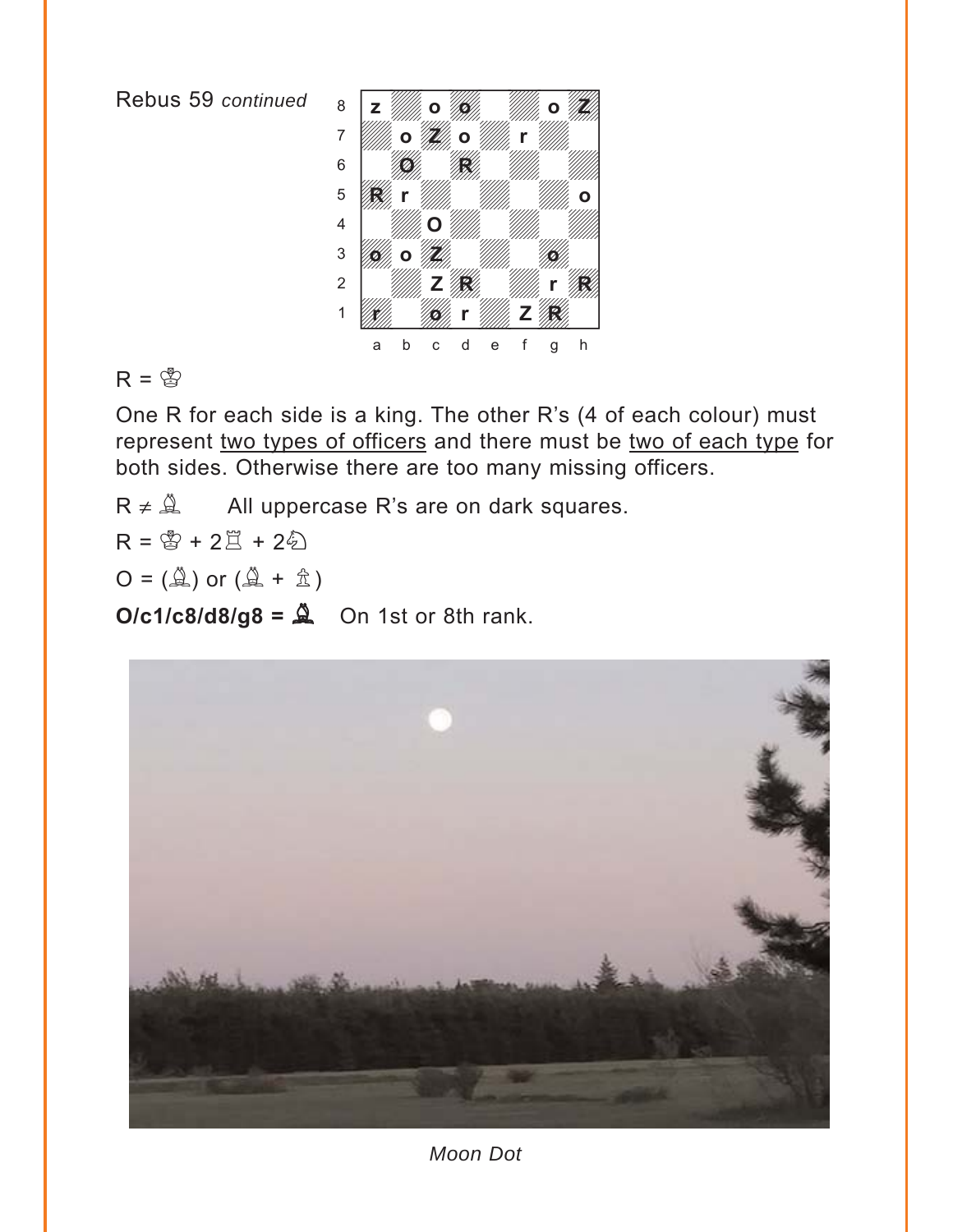Concerning the uppercase O's, there are six scenarios to consider:

> a)  $O/b6/c4 =  $\hat{\mathbb{Z}}$$ b)  $O/b6 = \mathcal{Q}$ ,  $O/c4 = \mathcal{Q}$ c)  $O/b6 = \hat{\mathbb{A}}$ ,  $O/c4 = \hat{\mathbb{A}}$ , caps = white d) O/b6 =  $\hat{\mathbb{Z}}$ , O/c4 =  $\hat{\mathbb{Z}}$ , caps = black e)  $O/b6/c4 = \mathcal{Q}$ , caps = white f)  $O/b6/c4 = \mathcal{Q}$ , caps = black



a) If O/b6/c4 =  $\hat{\mathbb{Z}}$  Uppercase is missing two bishops. Impossible.

b) If O/b6 =  $\hat{\mathbb{A}}$ , O/c4 =  $\hat{\mathbb{A}}$  Uppercase is missing one bishop and there are no intact pawns. Impossible.

c) 
$$
O/b6 = \hat{\mathbb{A}}
$$
,  $O/c4 = \hat{\mathbb{A}}$ , caps = white

A tricky situation which is impossible because of the *bishop ratio*. The bishop ratio compares the number of light-square and dark-square promotions. The colour (light/dark) of a passed pawn is the colour of its promotion square.

 $O/b7 = \hat{\mathbb{Z}}$  White is missing a bishop, so there must be intact pawns on the b-file (black pawn on b7).

There are 9 other lowercase O's. This list shows their colour:

|                | if bishop | if passed pawn | $(* = \text{impossible})$       |
|----------------|-----------|----------------|---------------------------------|
| c <sub>1</sub> | dark      | *              | on 1st rank                     |
| c8             | light     | $\ast$         | on 8th rank                     |
| d <sub>8</sub> | dark      | $\ast$         | on 8th rank                     |
| g8             | light     | $\ast$         | on 8th rank                     |
| a3             | dark      | *              | Black a-pawn took bishop on b4. |
| b3             | light     | light $(b1)$   |                                 |
| d7             | light     | light $(d1)$   |                                 |
| g <sub>3</sub> | dark      | dark $(g1)$    |                                 |
| h <sub>5</sub> | light     | light $(h1)$   |                                 |

Regardless of piece assignment: 5 light / 4 dark. Subtracting the two original bishops, there are 4 light / 3 dark.

Each 'pawn x pawn' capture allows two promotions on the same colour. In this case, the three 'pawn x pawn' captures could create 4 light and 2 dark. But the 'pawn x officer' capture had to be ...a5xBb4, with a light promotion square (b1). A ratio of 5 light /2 dark is possible, but not the required 4 light / 3 dark. This scenario is impossible.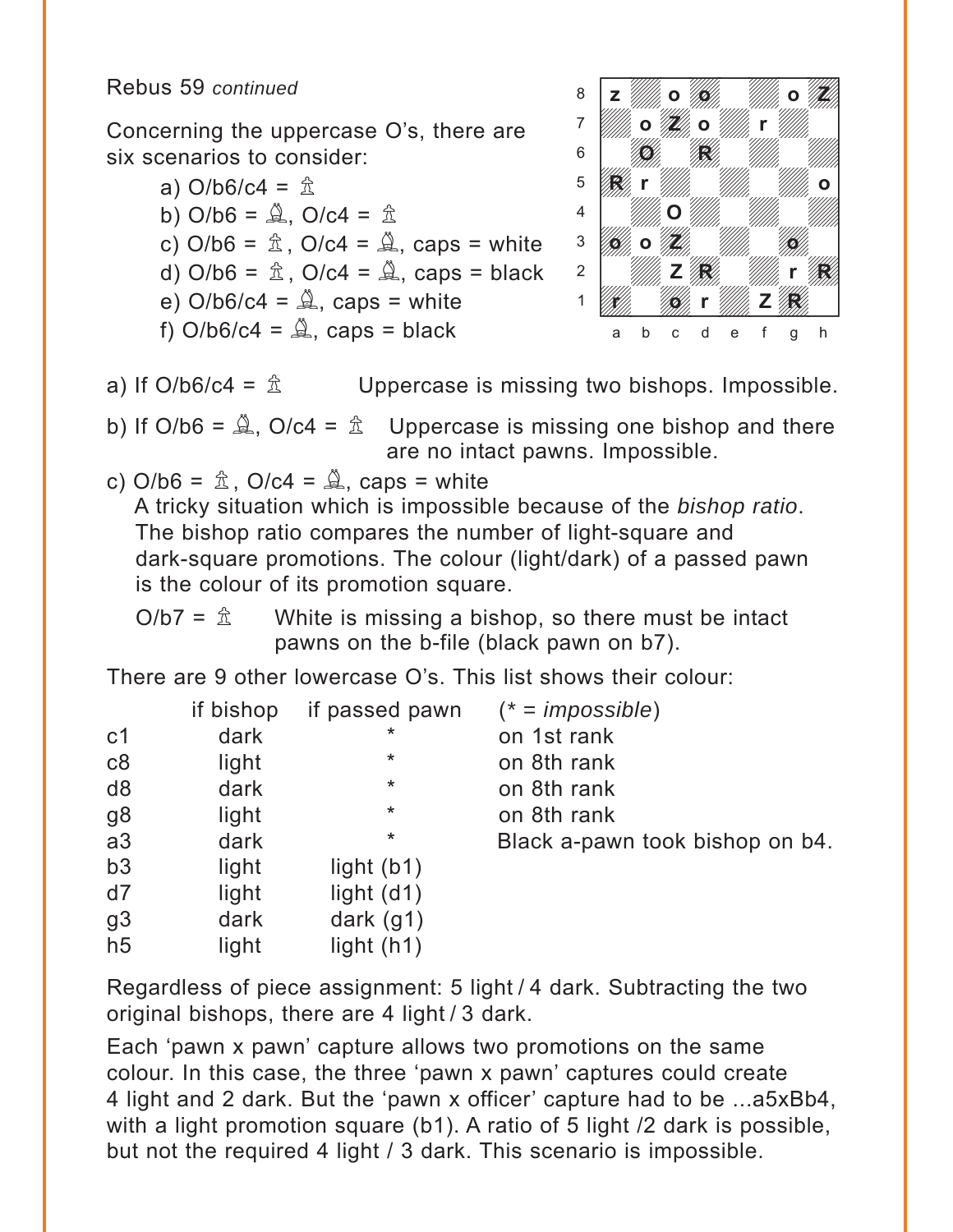

- d)  $O/b6 = \hat{\mathbb{A}}$ ,  $O/c4 = \hat{\mathbb{A}}$ , caps = black
	- $O/b3 = \hat{\mathbb{Z}}$  Black is missing a bishop, so there must be intact pawns on the b-file. With pawns on b3 (white) and b6 (black), the 'pawn x officer' capture had to take place on the b-file (axb). With the black pawn on b6, this capture could only take place on b7. But b7 is a light square and black is missing a dark-square bishop. This scenario is impossible.

At this point, we can already conclude that both capital O's are bishops.

e)  $O/b6/c4 = \mathcal{Q}$ , caps = white

There are 10 lowercase O's.

|                | if bishop | if passed pawn | $(* = \text{impossible})$ |
|----------------|-----------|----------------|---------------------------|
| c <sub>1</sub> | dark      | $\star$        | on 1st rank               |
| c8             | light     | $^\star$       | on 8th rank               |
| d <sub>8</sub> | dark      | $\star$        | on 8th rank               |
| g8             | light     | *              | on 8th rank               |
| a3             | dark      | dark           |                           |
| b3             | light     | light          |                           |
| b7             | light     | light $(b1)$   |                           |
| d7             | light     | light $(d1)$   |                           |
| g <sub>3</sub> | dark      | dark $(g1)$    |                           |
| h <sub>5</sub> | light     | light $(h1)$   |                           |

Regardless of piece assignment: 6 light / 4 dark. Subtracting the two original bishops, there are 5 light / 3 dark.

Each 'pawn x pawn' capture allows two promotions on the same colour. In this case, four 'pawn x pawn' captures could create 6 light / 2 dark or 4 light / 4 dark, but not the required 5 light / 3 dark. This scenario is impossible.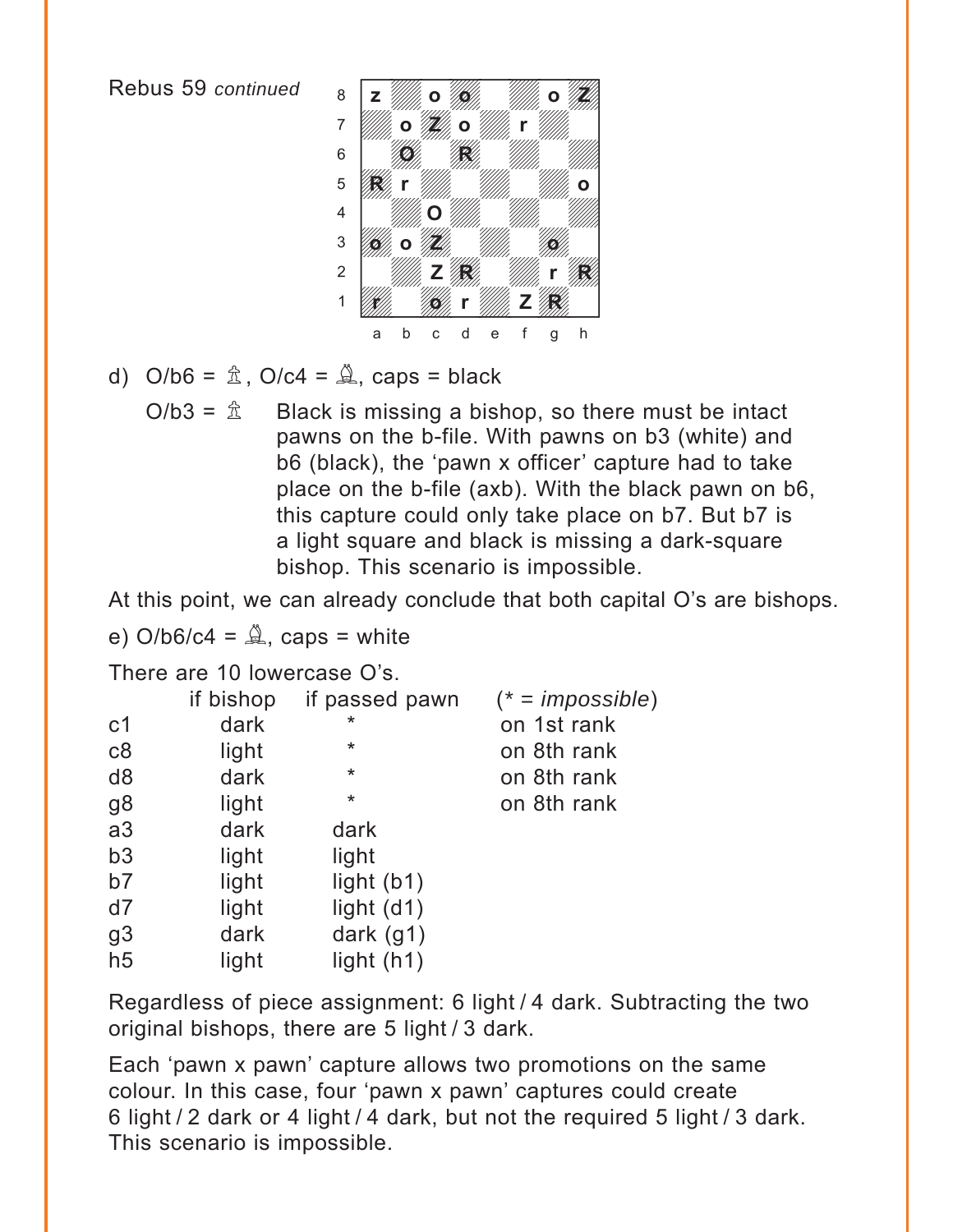When everything else is impossible, whatever remains must be true. Scenario f.

# $O/b6/c4 = \frac{6}{26}$  caps = black

Putting some pieces in the diagram, here is what we know about the letters:

 $Z = \binom{M}{2}$  or  $(\mathbb{\hat{Z}})$  or  $(\mathbb{\hat{Z}} + \mathbb{\hat{Z}})$  $Q = (\hat{\mathbb{A}})$  or  $(\hat{\mathbb{A}} + \hat{\mathbb{A}})$  $R = \frac{R}{2} + 2\frac{R}{2} + 2\frac{R}{2}$ 



*caps = black*

Consider the situation if all lowercase O's are bishops.

| c <sub>1</sub> | dark  | b3             | light |
|----------------|-------|----------------|-------|
| c8             | light | b7             | light |
| d <sub>8</sub> | dark  | d7             | light |
| g8             | light | g3             | dark  |
| a3             | dark  | h <sub>5</sub> | light |

A ratio of 6 light / 4 dark. Minus the two original bishops equals 5 light / 3 dark promotions. 6/2 or 4/4 is possible but not 5/3. Thus, at least one O must be a pawn. And hence, all the Z's are queens.

# $Z/c2/c3/c7 =$

With the knowledge of queens, we can now locate the kings.

First, the white (lowercase) king.

R/a1  $\neq$   $\mathcal{L}$  Impossible check (c3). The last move could not be a capture. All captures were made by pawns. The non-capture 1.Qc3+ is impossible because the king would already be in check by the queen on h8.



- $R/b5 \neq \mathcal{B}$  Impossible check (c4). The last move could not be a capture. The non-capture 1.Bc4+ is impossible because the king would already be in check by the queen on f1.
- $R/d1 \neq \mathcal{L}$  Impossible double check (c2 f1).
- $R/f7 \neq \mathcal{B}$  Impossible double check (c4 f1).
- $R/g2 =$   $\bullet$  Only remaining lowercase R. Check (f1).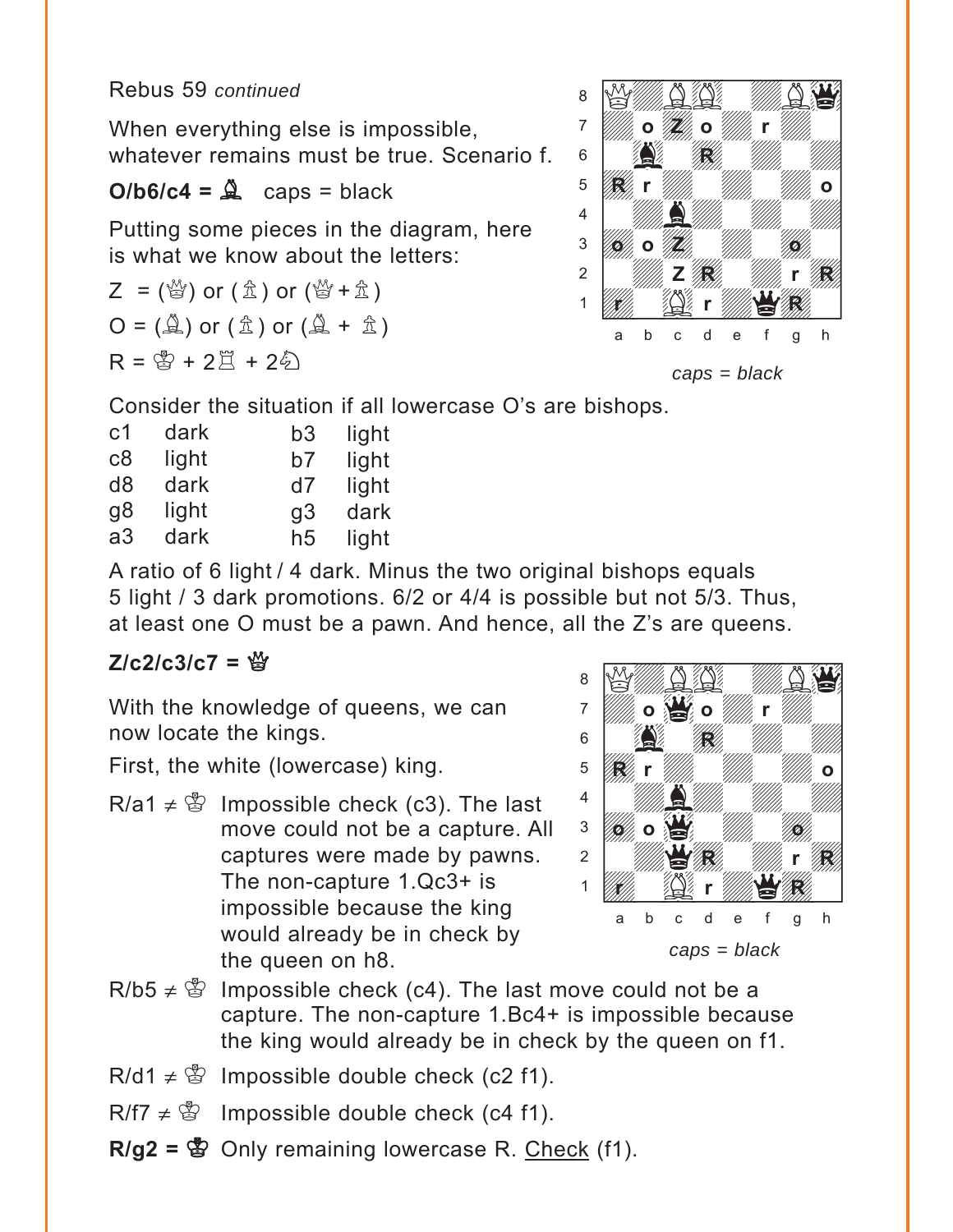The black king is easier to find.

 $R/a5 \neq \circledS$  Both kings in check (a8 f1).  $R/d2 \neq \mathcal{B}$  Both kings in check (c1 f1).  $R/g1 \neq \mathcal{B}$  Adjacent to king (g2).  $R/h2 \neq \mathcal{L}$  Adjacent to king (g2).

**R/d6 =**  $\mathbf{E}$  Only remaining uppercase R.

Middle diagram.

Assigning rooks and knights to the R's is straightforward.

| $R/b5/f7 \neq \frac{E}{2}$  | Both kings in check.     |
|-----------------------------|--------------------------|
| $R/b5/f7 = \mathbb{Z}$      |                          |
| R/a1/d1 = $\circled{2}$     |                          |
| $R/g1/h2 \neq \mathbb{Z}$   | Impossible double check. |
| $R/g1/h2 = \textcircled{2}$ |                          |
| $R/a5/d2 = \mathbb{Z}$      | Double check (d2 f1).    |

Lower diagram. Only O's to go.

last move: **1...f2-f1=Q++** 

The only way to explain the double check. The last move was not 1...e2xf1=Q++ because all captures were 'pawn x pawn'.

$$
O/g3 = \hat{\mathbb{L}} \qquad \text{If } O/g3 = \hat{\mathbb{L}}
$$

Both kings in check.

 $O/h5 = \frac{\Delta}{2}$  The four 'pawn x pawn' captures each had to occur in their own separate "sector". Each sector consists of two adjacent files (ab, cd, ef, gh). There cannot be white pawns on both files in a sector.



$$
caps = black
$$



*caps = black*



 $O/a3 = \frac{A}{2}$  If  $O/a3 = \frac{A}{2}$  Both kings in check.

 $O/b3/b7 = \mathcal{Q}$  There cannot be pawns on both files in sector ab.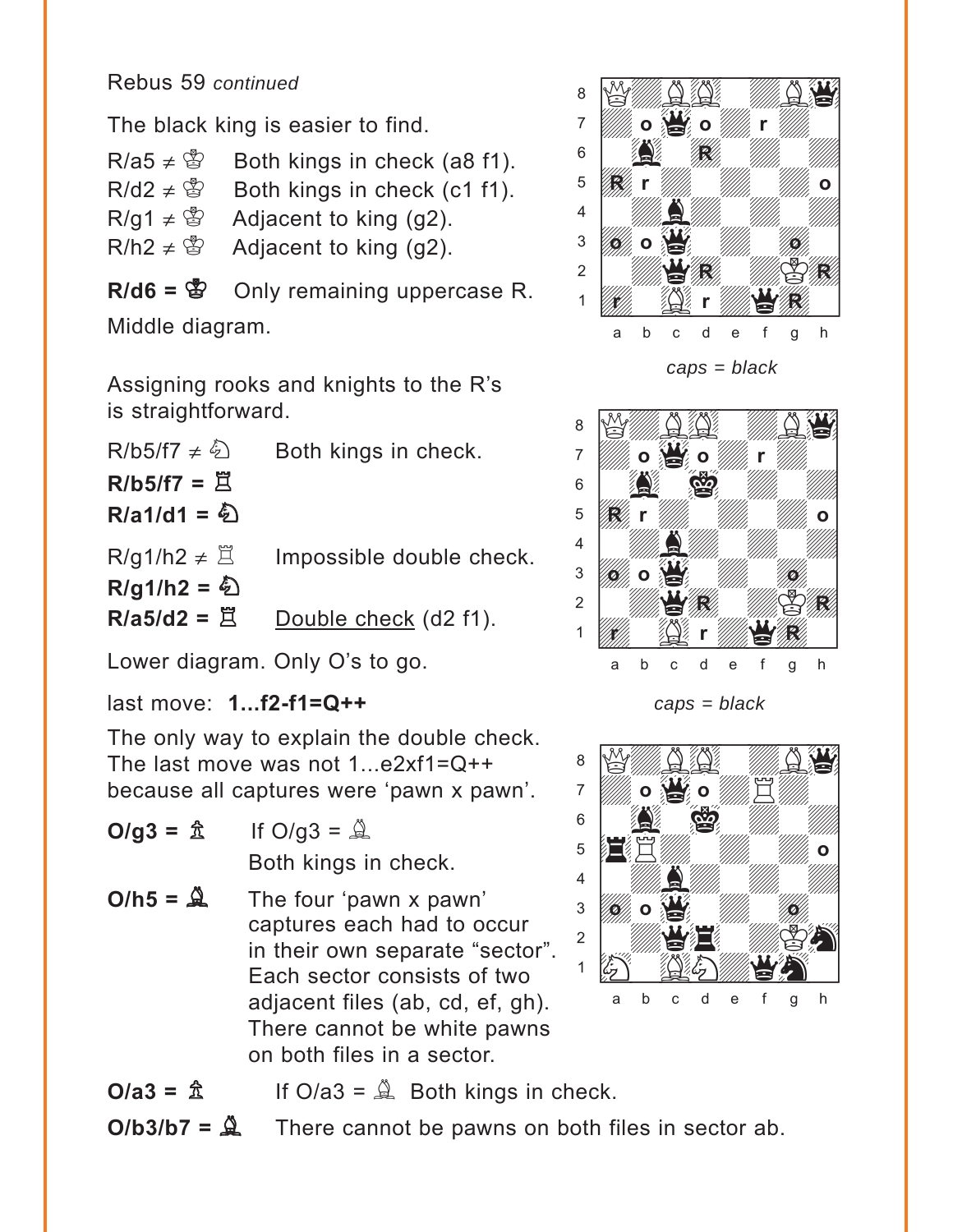Rebus 59 *concluded*

Everything is solved except for O/d7. Is it a white pawn or bishop? One more diagram and back to calculating the bishop ratio.

Not counting O/d7, White has 5 light / 2 dark bishops and 2 passed pawns that would promote on light squares. A total count of 7 light / 2 dark minus the 2 original bishops gives a ratio of 6 light / 1 dark.

with the set of the set of the set of the set of the set of the set of the set of the set of the set of the set of the set of the set of the set of the set of the set of the set of the set of the set of the set of the set <sup>8</sup> My AQ MAC <sup>7</sup> WARD O WE WIN  $\mathbf{s}$   $\mathbf{S}$   $\mathbf{w}$   $\mathbf{w}$  $\overline{\mathbf{E}}$ Eway 4 | *William Milley William William William William William William William William William William William William*  $\frac{1}{2}$   $\frac{1}{2}$   $\frac{1}{2}$   $\frac{1}{2}$   $\frac{1}{2}$   $\frac{1}{2}$   $\frac{1}{2}$   $\frac{1}{2}$   $\frac{1}{2}$  $\frac{1}{2}$ ÚHwGNdqhw] a b c d e f g h **o**

*caps = black*

Four 'pawn x pawn' captures cannot yield 7 light / 1 dark promotees. But 6 / 2 is possible.

 $O/d7 = \frac{A}{2}$  If  $O/d7 = \frac{A}{2}$  Impossible bishop ratio. With  $O/d7 = \hat{\mathbb{Z}}$ , it counts as a dark-square promotee and the bishop ratio is possible,

*Chess rebuses can be presented without letters. Other symbols, such as coloured buttons, work just as well. Check out this version of Zorro.* 



**"ZORRO"**

Each type of piece is represented by a certain colour button. Buttons of the same colour may represent more than one type of piece. For example, blue buttons may be knights and pawns. Solid buttons are one side (black or white), hollow buttons the other. Determine the position and the last move.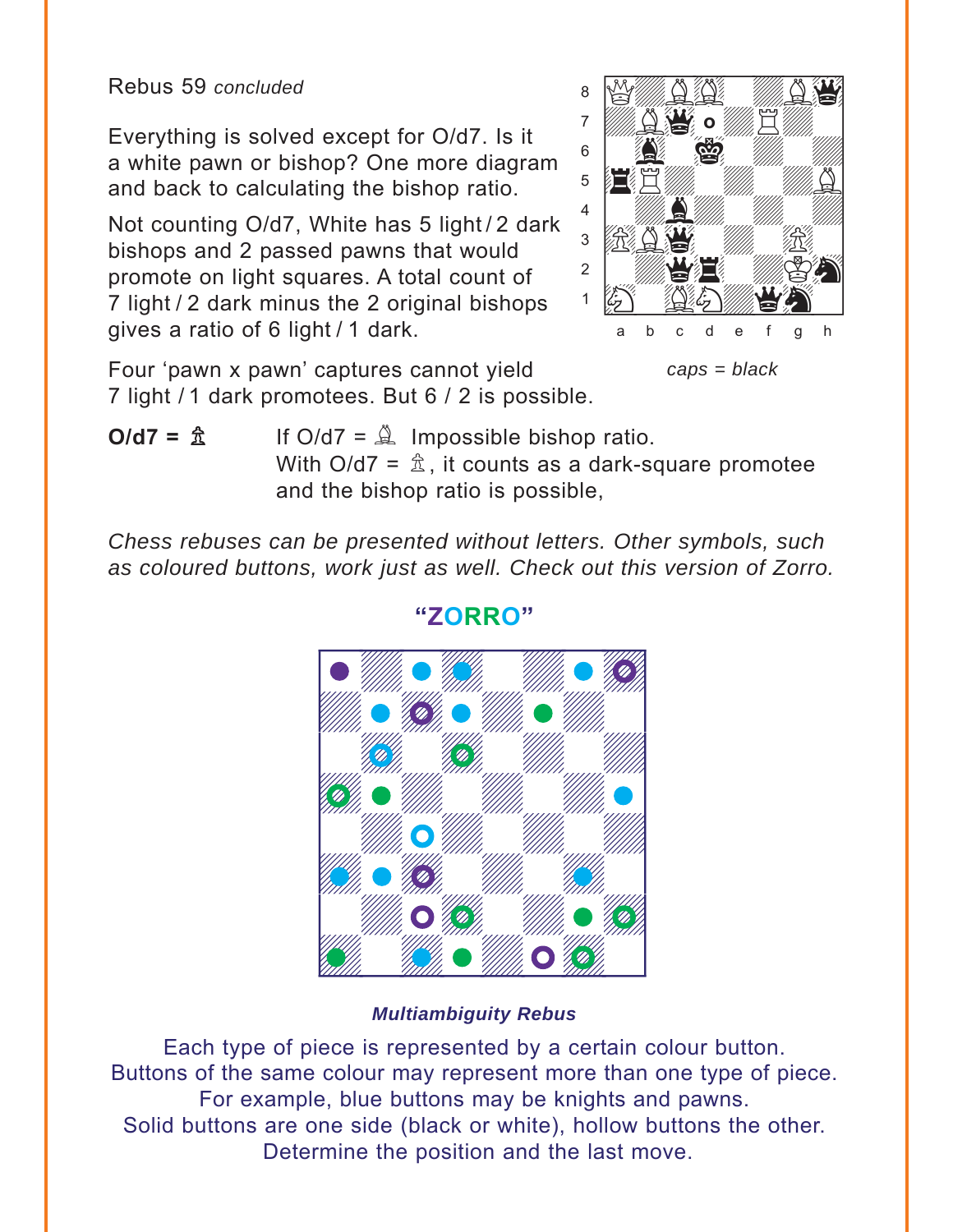# **[Rebus 60](#page-9-0)**

<span id="page-37-0"></span>

"*golly gee*"  $G =$  king queen rook bishop knight pawn caps = black last move: 1...Bh3-g2+



 $G = \mathbb{S} \mathbb{S} \mathbb{Z} \mathbb{Z} \mathbb{Z}$   $\mathbb{Z}$  All 32 pieces are on the board, so there were no promotions or captures.

All pawns are on their original file, with white below black. Thus, all the G's on the 2nd through 7th rank, except G/g2, are pawns.

 $caps = black$ 

 $G/c1 = \frac{A}{2}$  Unmoved pawns b2 d2.  $G/b1 = \mathbb{E}$  No escape around a2 b2 Bc1. **G/a1 =** N Only piece that could hop to a1.  $G/f8 = \mathcal{Q}$  Unmoved pawns e7 g7.  $G/b1 = \mathbb{E}$  No escape around g7 h7 Bf8. **G/a1 =** N Only piece that could hop to h8. G/b8/d8/e8  $\neq$   $\overset{\circ}{\otimes}$  No way for white king to get behind black pawns. G/b8/d8/e8  $\neq \mathbb{Z}$  No way for white rook to escape from 1st rank with unmoved bishop on c1.  $G/f1/h1 = (\mathcal{B}\mathbb{E})$ 



G/e8 =  $\triangle$  Only remaining lowercase G on a light square. White must have a light-square bishop.

 $G/b8/d8 = \binom{M}{2}$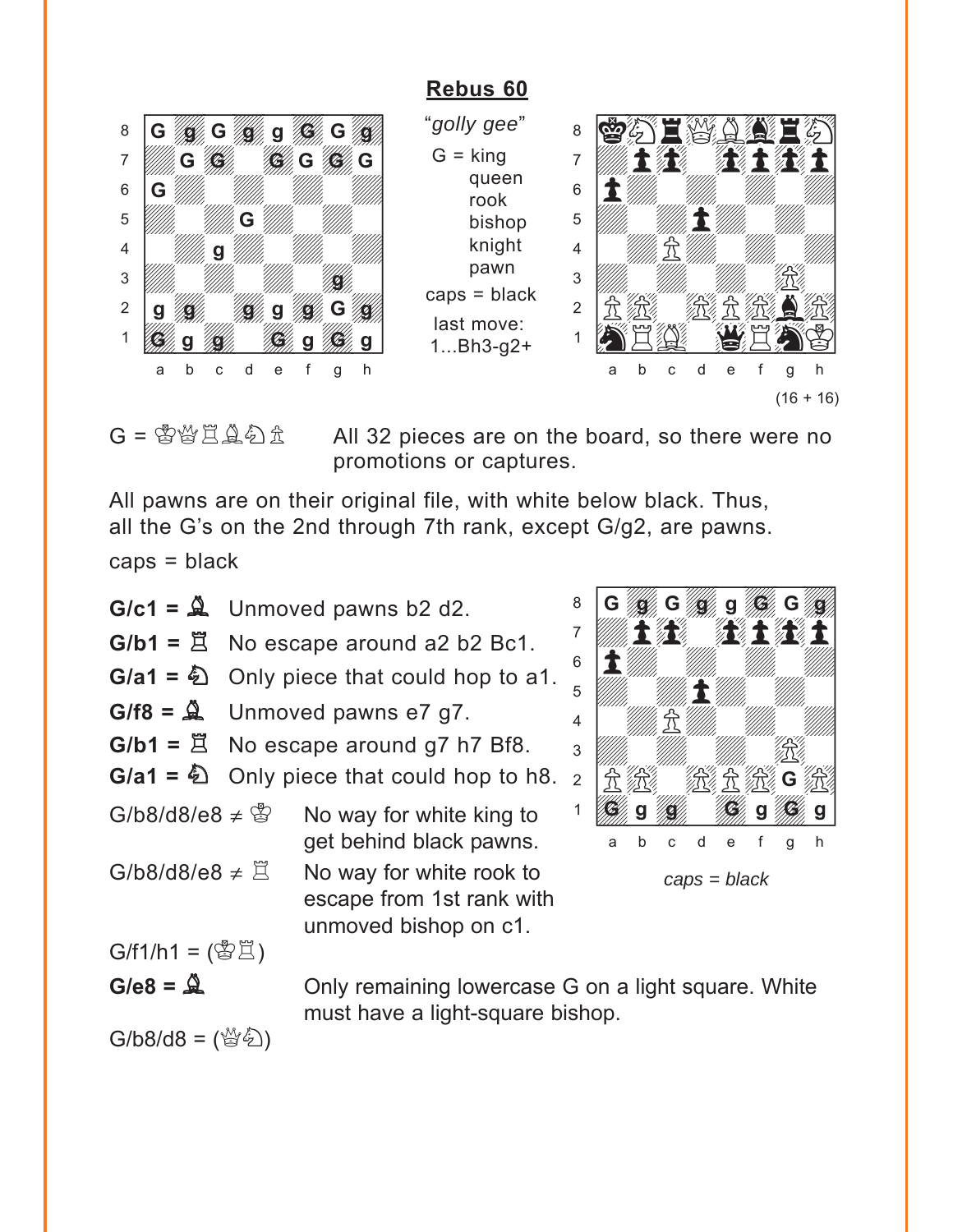Rebus 60 continued



 $G/g1/g2 \neq$ Adjacent to white king regardless if king is on f1 or h1.

 $G/q1 \neq \mathcal{C} \times \mathbb{Z}$ Impossible check regardless if white king is on f1 or h1.  $G/g1 \neq \mathcal{Q}$ Unmoved pawns f2 h2.

 $G/g1 = \sum$ 

 $G/f1 = \underline{\Xi}$ 

G/e1/g2  $\neq \Xi$ No way for black rook to get behind white pawns with an unmoved bishop on c1.

 $G/e1 \neq \overset{N}{\triangle}$ Unmoved pawns d2 f2.

 $G/e1 \neq \mathcal{B}$ If  $G/e1 = \mathcal{B}$  $G/f1 = \mathbb{Z}$ Impossible check.  $G/e1 = \frac{M}{G}$  $G/h1 = \mathbb{S}$ 

If  $G/f1 = \mathcal{B}$ Impossible check (e1).

 $G/g2 = \overset{\wedge}{\mathfrak{L}}$ Check.

last move:  $1...Bh3-g2+$